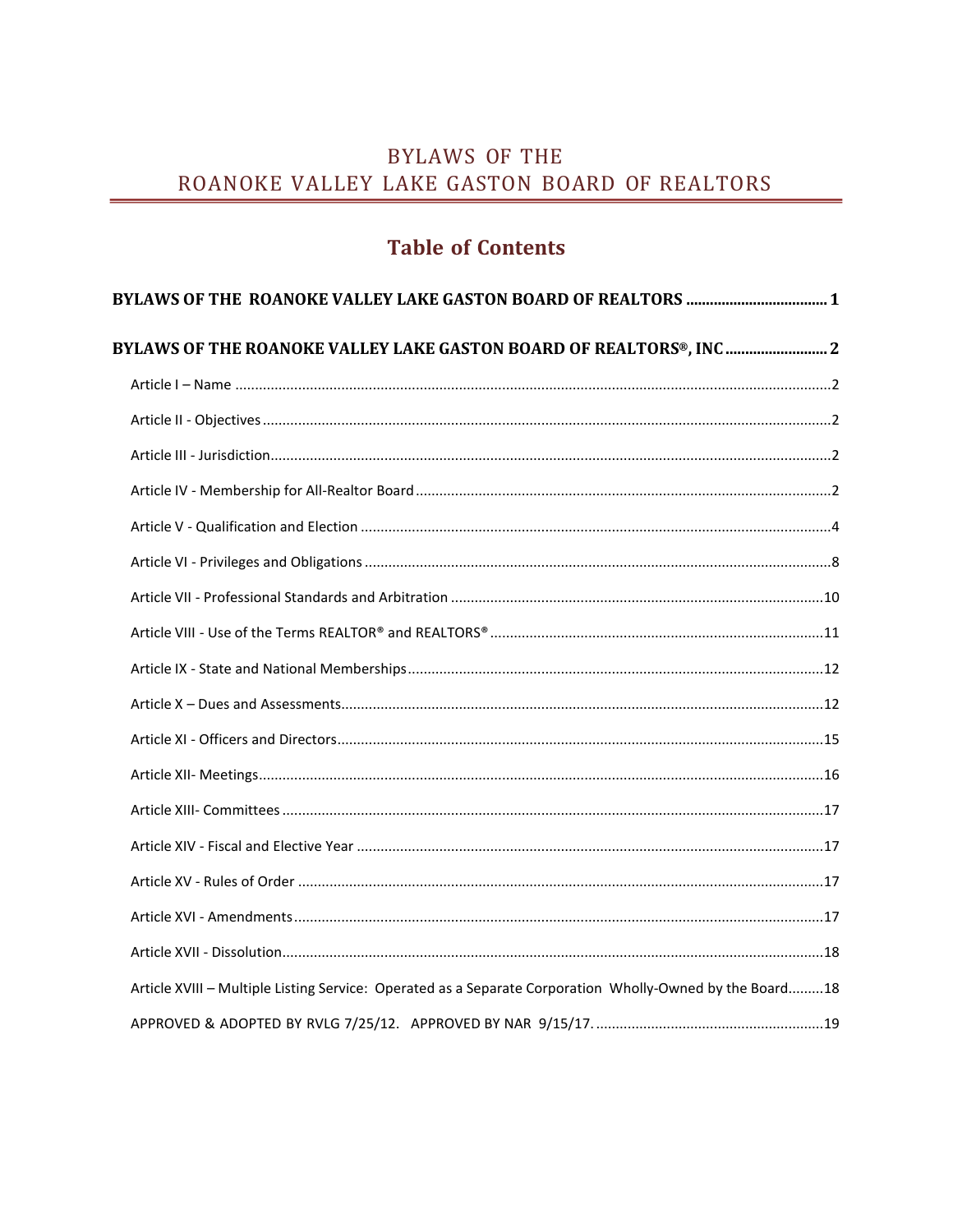## BYLAWS OF THE ROANOKE VALLEY LAKE GASTON BOARD OF REALTORS®, INC.

#### **Article I – Name**

<span id="page-1-0"></span>**Section 1. Name.** The name of this organization shall be **the Roanoke Valley Lake Gaston Board of REALTORS**®, Incorporated, hereinafter referred to as the "Board."

**Section 2. REALTORS®**. Inclusion and retention of the Registered Collective Membership Mark REALTORS® in the name of the Board shall be governed by the Constitution and Bylaws of the NATIONAL ASSOCIATION OF REALTORS® as from time to time amended.

#### **Article II - Objectives**

<span id="page-1-1"></span>The objectives of the Board are:

**Section 1**. To unite those engaged in the recognized branches of the real estate profession for the purpose of exerting a beneficial influence upon the profession and related interests.

**Section 2**. To promote and maintain high standards of conduct in the real estate profession as expressed in the Code of Ethics of the NATIONAL ASSOCIATION OF REALTORS®.

**Section 3**. To provide a unified medium for real estate owners and those engaged in the real estate profession whereby their interests may be safeguarded and advanced.

**Section 4**. To further the interests of home and other real property ownership.

**Section 5**. To unite those engaged in the real estate profession in this community with the North Carolina Association of REALTORS® and the NATIONAL ASSOCIATION OF REALTORS®, thereby furthering their own objectives throughout the state and nation, and obtaining the benefits and privileges of membership therein.

**Section 6**. To designate, for the benefit of the public, individuals authorized to use the terms REALTOR® and REALTORS® as licensed, prescribed, and controlled by the NATIONAL ASSOCIATION OF REALTORS®.

#### **Article III - Jurisdiction**

<span id="page-1-2"></span>**Section 1**. The territorial jurisdiction of the Board as a Member of the NATIONAL ASSOCIATION OF REALTORS® is: Halifax and Northampton Counties

**Section 2**. Territorial jurisdiction is defined to mean:

(a) The right and duty to control the use of the terms REALTOR® and REALTORS®, subject to the conditions set forth in these Bylaws and those of the NATIONAL ASSOCIATION OF REALTORS®, in return for which the Board agrees to protect and safeguard the property rights of the National Association in the terms.

#### **Article IV - Membership for All-Realtor Board**

**Section 1**. There shall be six classes of members as follows:

(a) **REALTOR® Members**. REALTOR® Members, whether primary or secondary shall be:

(l) Individuals who, as sole proprietors, partners, corporate officers, or branch office managers,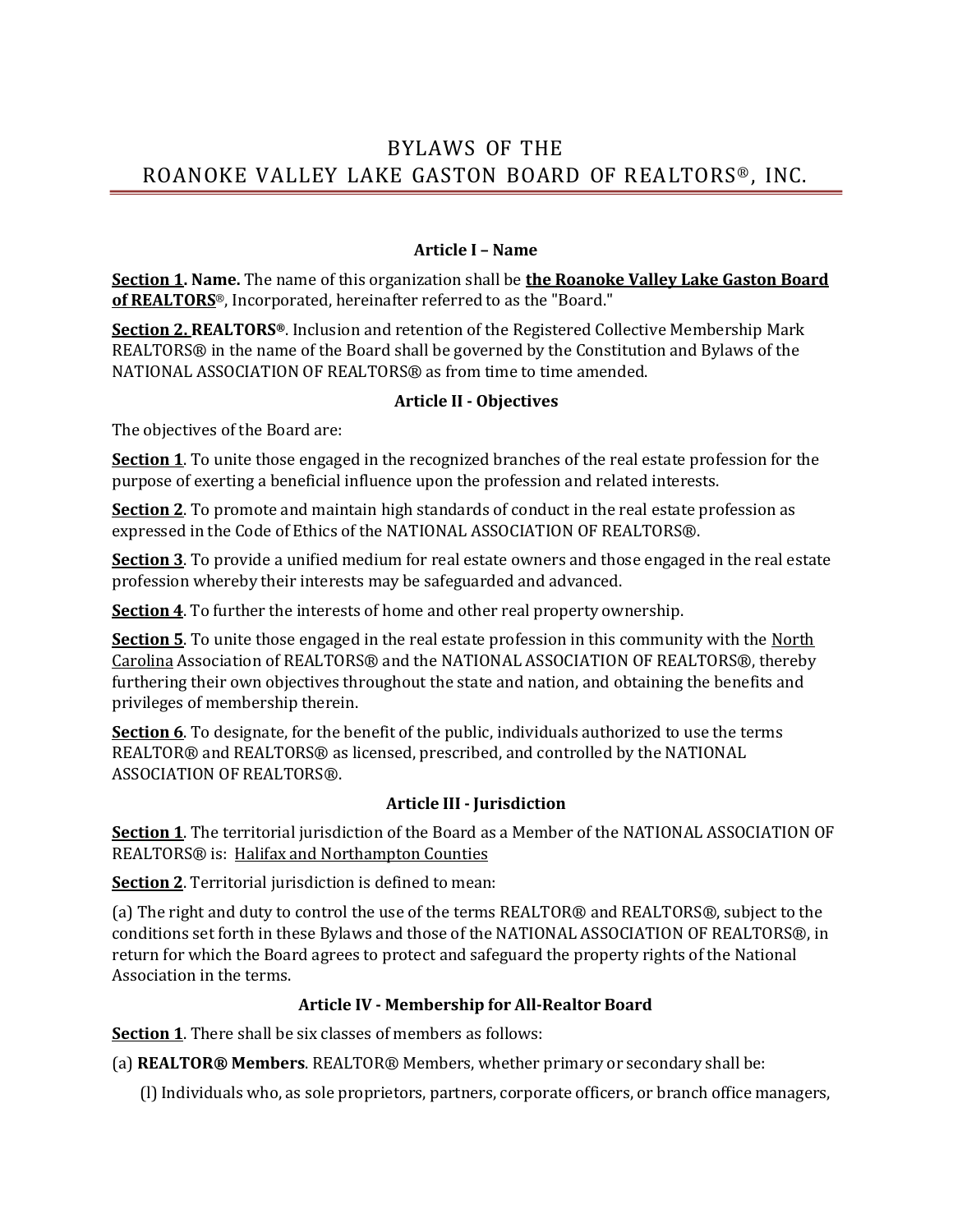are engaged actively in the real estate profession, including buying, selling, exchanging, renting or leasing, managing, appraising for others for compensation, counseling, building, developing or subdividing real estate, and who maintain or are associated with an established real estate office in the state of North Carolina or a state contiguous thereto. All persons who are partners in a partnership, or all officers in a corporation who are actively engaged in the real estate profession within the state or a state contiguous thereto shall qualify for REALTOR® Membership only, and each is required to hold REALTOR® Membership (except as provided in the following paragraph) in a Board of REALTORS® within the state or a state contiguous thereto unless otherwise qualified for Institute Affiliate Membership as described in Section l(b) of Article IV.

In the case of a real estate firm, partnership, or corporation, whose business activity is substantially all commercial, only those principals actively engaged in the real estate business in connection with the same office, or any other offices within the jurisdiction of the Board in which one of the firm's principals holds REALTOR® membership, shall be required to hold REALTOR® membership unless otherwise qualified for Institute Affiliate Membership as described in Section 1 (b) of Article IV.

NOTE: REALTOR® Members may obtain membership in a "secondary" Board in another state.

(2) Individuals who are engaged in the real estate profession other than as sole proprietors, partners, corporate officers, or branch office managers and are associated with a REALTOR® Member and meet the qualifications set out in Article V.

(3) Franchise REALTOR® Membership. Corporate officers (who may be licensed or unlicensed) of a real estate brokerage franchise organization with at least one hundred fifty (150) franchisees located within the United States, its insular possessions and the commonwealth of Puerto Rico, elected to membership pursuant to the provisions in the NAR Constitution and Bylaws. Such individuals shall enjoy all of the rights, privileges and obligations of REALTOR® membership (including compliance with the Code of Ethics) except: obligations related to Board mandated education, meeting attendance, or indoctrination classes or other similar requirements; the right to use the term REALTOR® in connection with their franchise organization's name; and the right to hold elective office in the local board, state association and National Association.

(4) Primary and secondary REALTOR® Members. An individual is a primary member if the Board pays state and National dues based on such Member. An individual is a secondary Member if state and National dues are remitted through another Board. One of the principals in a real estate firm must be a Designated REALTOR® member of the Board in order for licensees affiliated with the firm to select the Board as their "primary" Board.

(5) Designated REALTOR® Members. Each firm (or office in the case of firms with multiple office locations) shall designate in writing one REALTOR® Member who shall be responsible for all duties and obligations of Membership including the obligation to arbitrate (or to mediate if required by the association) pursuant to Article 17 of the Code of Ethics and the payment of Board dues as established in Article X of the Bylaws. The "Designated REALTOR®" must be a sole proprietor, partner, corporate officer, or branch office manager acting on behalf of the firm's principal(s) and must meet all other qualifications for REALTOR® Membership established in Article V, Section 2, of the Bylaws.

(b) **Institute Affiliate Members**. Institute Affiliate members shall be individuals who hold a professional designation awarded by an Institute, Society, or Council affiliated with the NATIONAL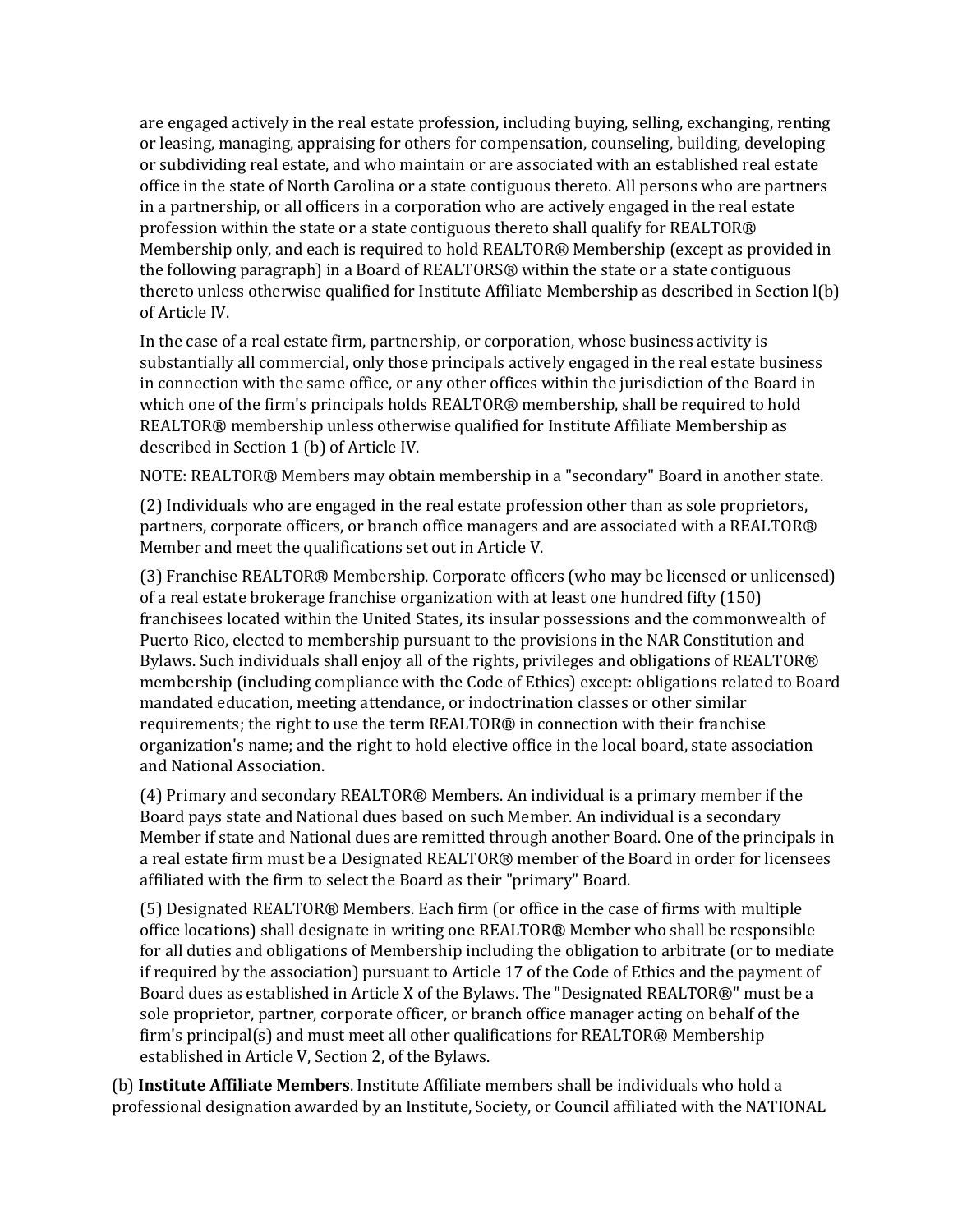ASSOCIATION OF REALTORS<sup>®</sup> that addresses a specialty area other than residential brokerage or individuals who otherwise hold a class of membership in such Institute, Society or Council that confers the right to hold office. Any such individual, if otherwise eligible, may elect to hold REALTOR<sup>®</sup> or REALTOR-ASSOCIATE<sup>®</sup> membership, subject to payment of applicable dues for such membership.

(c) **Affiliate Members**. Affiliate members shall be real estate owners and other individuals or firms who, while not engaged in the real estate profession as defined in paragraphs (a) or (b) of this section, have interests requiring information concerning real estate, and are in sympathy with the objectives of the Board.

Affiliate Membership shall also be granted to individuals licensed or certified to engage in real estate practice who, if otherwise eligible, do not elect to hold REALTOR® membership in the Board, provided the applicant is engaged exclusively in a specialty of the real estate business other than brokerage of real property.

(d) **Public Service Members.** Public Service members shall be individuals who are interested in the real estate profession as employees of or affiliated with educational, public utility, governmental or other similar organizations, but are not engaged in the real estate profession on their own account or in association with an established real estate business.

(e) **Honorary Members**. Honorary members shall be individuals not engaged in the real estate profession who have performed notable service for the real estate profession, for the Board, or for the public.

(f) **Student Members**. Student members shall be individuals who are seeking an undergraduate or graduate degree with a specialization or major in real estate at institutions of higher learning, and who have completed at least two years of college and at least one college level course in real estate, but are not engaged in the real estate profession on their own account or not associated with an established real estate office.

## **Article V - Qualification and Election**

## <span id="page-3-0"></span>**Section 1. Application**

(a) An application for membership shall be made in such manner and form as may be prescribed by the Board of Directors and made available to anyone requesting it. The application form shall contain among the statements to be signed by the applicant (l) that applicant agrees as a condition to membership to thoroughly familiarize himself /herself with the Code of Ethics of the NATIONAL ASSOCIATION OF REALTORS®, the Constitutions, Bylaws, and Rules and Regulations of the Board, the State and National Associations, and if elected a member, will abide by the Constitutions and Bylaws and Rules and Regulations of the Board, State and National Associations, and if a REALTOR® member, will abide by the Code of Ethics of the NATIONAL ASSOCIATION OF REALTORS® including the obligation to arbitrate (or to mediate if required by the association) controversies arising out of real estate transactions as specified by Article 17 of the Code of Ethics, and as further specified in the Code of Ethics and Arbitration Manual of the NATIONAL ASSOCIATION OF REALTORS®, as from time to time amended, and (2) that applicant consents that the Board, through its Membership Committee or otherwise, may invite and receive information and comment about applicant from any Member or other persons, and that applicant agrees that any information and comment furnished to the Board by any person in response to the invitation shall be conclusively deemed to be privileged and not form the basis of any action for slander, libel, or defamation of character. The applicant shall, with the form of application, have access to a copy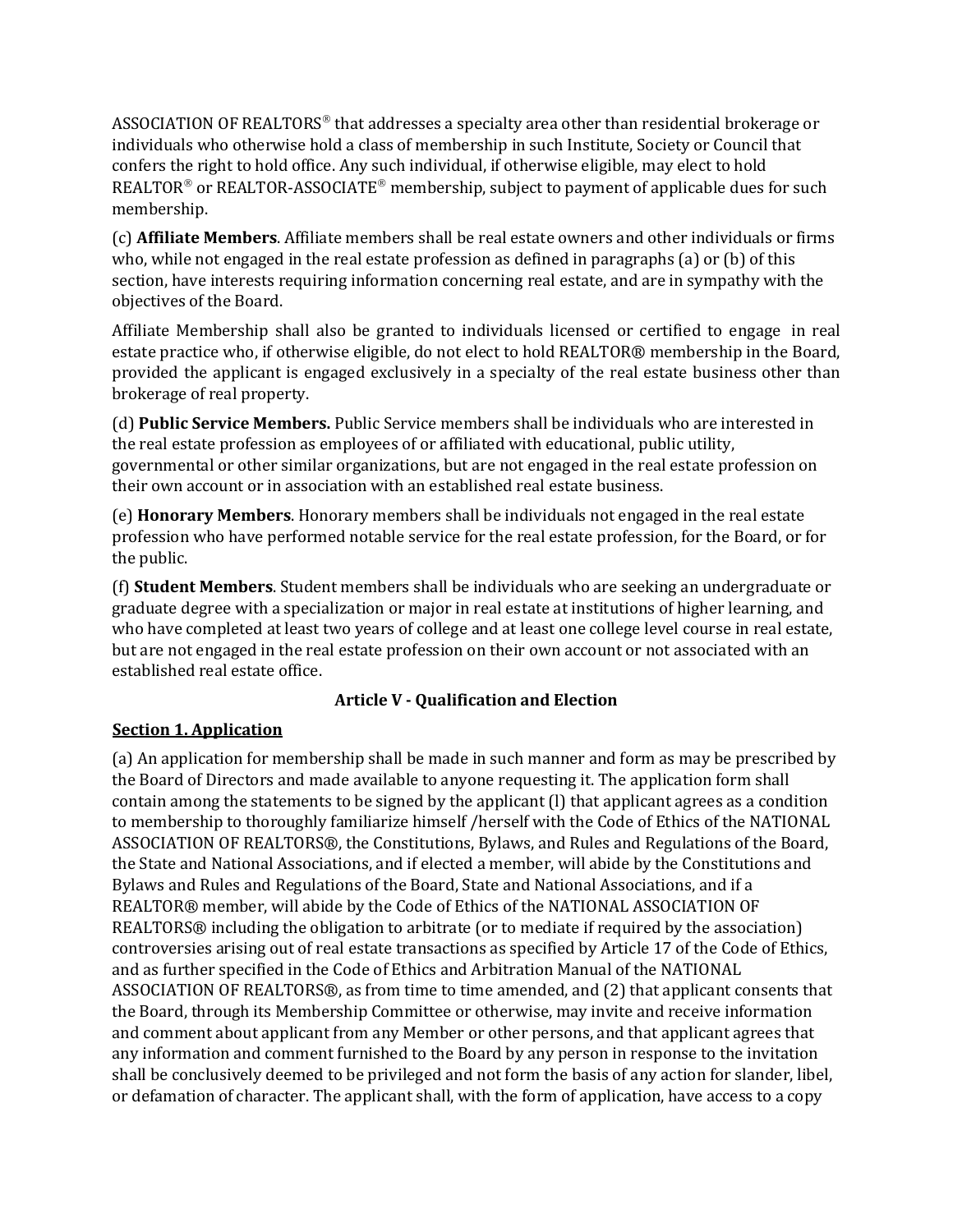of the Bylaws, Constitution, Rules and Regulations, and Code of Ethics referred to above.

**Section 2. Qualification** (for associations that maintain a license requirement for REALTOR**®** membership.)

(a) An applicant for REALTOR® membership who is a sole proprietor, partner, corporate officer, or branch office manager of a real estate firm shall supply evidence satisfactory to the Board through its membership committee or otherwise, that he/she is actively engaged in the real estate profession, and maintains a current, valid real estate broker's or salesperson's license or is licensed or certified by an appropriate state regulatory agency to engage in the appraisal of real property, has a place of business within the state or a state contiguous thereto (unless a secondary member), has no record of recent or pending bankruptcy**\*,** has no record of official sanctions involving unprofessional conduct**\*\***, agrees to complete a course of instruction covering the Bylaws and Rules and Regulations of the Board, the Bylaws of the State Association, and the Constitution and Bylaws and Code of Ethics of the NATIONAL ASSOCIATION OF REALTORS®, and shall pass such reasonable and nondiscriminatory written examination thereon as may be required by the Committee, and shall agree that if elected to membership, he/she will abide by such Constitution, Bylaws, Rules and Regulations, and Code of Ethics.

\*No recent or pending bankruptcy is intended to mean that the applicant or any real estate firm in which the applicant is a sole proprietor, general partner, corporate officer, or branch office manager, is not involved in any pending bankruptcy or insolvency proceedings or, has not been adjudged bankrupt in the past three (3) years. If a bankruptcy proceeding as described above exists, membership may not be rejected unless the association establishes that its interests and those of its members and the public could not be adequately protected by requiring that the bankrupt applicant pay cash in advance for association and MLS fees for up to one (1) year from the date that membership is approved or from the date that the applicant is discharged from bankruptcy (whichever is later). In the event that an existing member initiates bankruptcy proceedings, the member may be placed on a "cash basis" from the date that bankruptcy is initiated until one (1) year from the date that the member has been discharged from bankruptcy.

\*\*No record of official sanctions involving unprofessional conduct is intended to mean that the association may only consider:

- a) judgments against the applicant within the past three  $(3)$  years of violations of  $(1)$  civil rights laws, (2) real estate license laws, and (3) or other laws prohibiting unprofessional conduct against the applicant rendered by the courts or other lawful authorities
- b) criminal convictions if (1) the crime was punishable by death or imprisonment in excess of one year under the law under which the applicant was convicted, and (2) no more than ten (10) years have elapsed since the date of the conviction or the release of the applicant from the confinement imposed for that conviction, whichever is the later date.

**NOTE 1:** One or more of the requirements for REALTOR® membership set forth above in Article V, Section 2(a) may be deleted at the association's discretion. However, associations may NOT adopt membership qualifications more rigorous than specified in the *Membership Qualification Criteria for REALTOR® Membership*, approved by the Board of Directors of the National Association.

**NOTE 2:** Article IV, Section 2, of the NAR *Bylaws* prohibits Member Boards from knowingly granting REALTOR® or REALTOR-ASSOCIATE® membership to any applicant who has an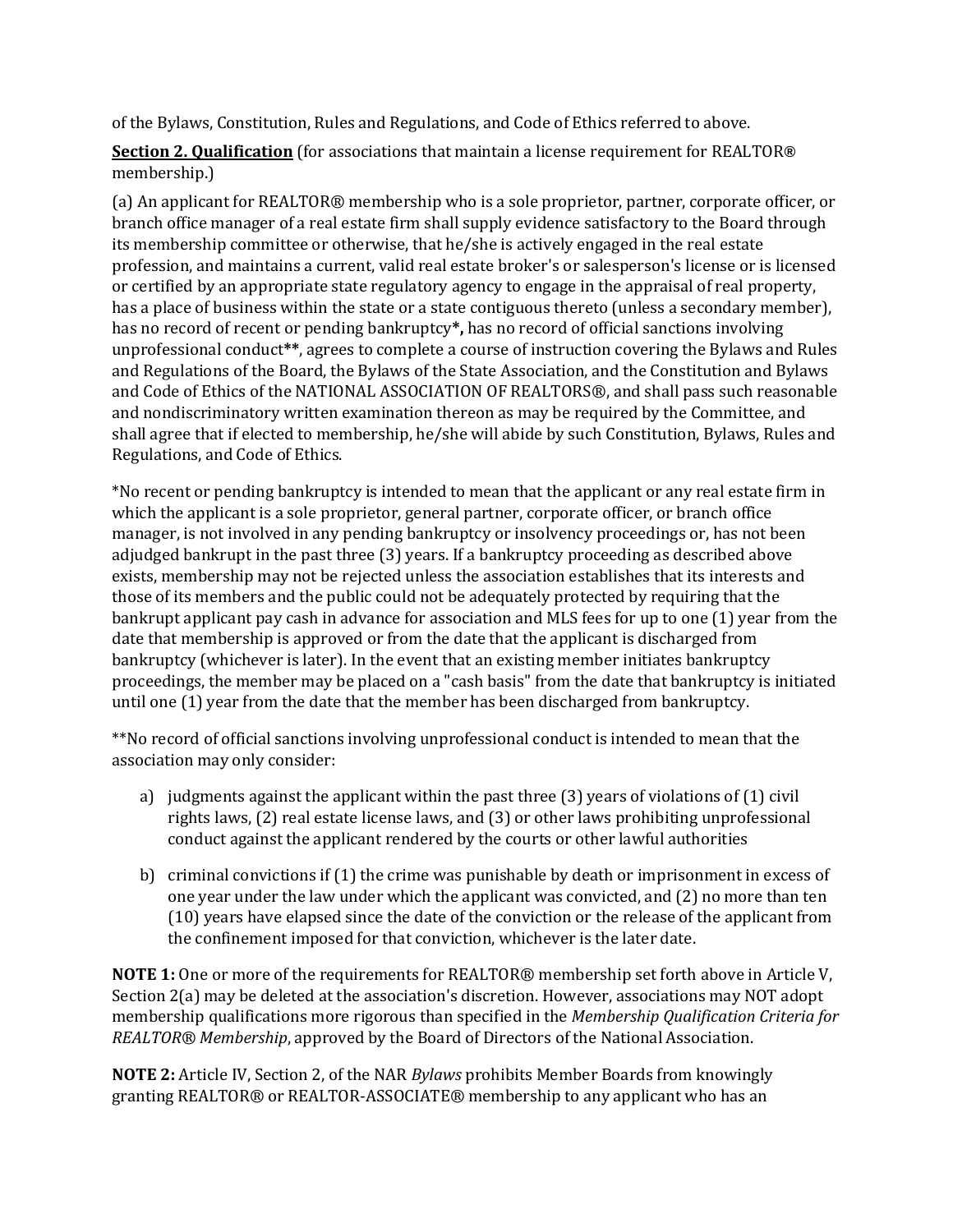unfulfilled sanction pending which was imposed by another association of REALTORS® for violation of the Code of Ethics.

(b) Individuals who are actively engaged in the real estate profession other than as sole proprietors, partners, corporate officers, or branch office managers in order to qualify for REALTOR® Membership, shall at the time of application, be associated either as an employee or as an independent contractor with a designated REALTOR® Member of the Board or a designated REALTOR® Member of another Board (if a secondary member) and must maintain a current, valid real estate broker's or salesperson's license or be licensed or certified by an appropriate state regulatory agency to engage in the appraisal of real property, has no record of official sanctions involving unprofessional conduct\*, shall complete a course of instruction covering the Bylaws and Rules and Regulations of the Board, the Bylaws of the State Association, and the Constitution and Bylaws and Code of Ethics of the NATIONAL ASSOCIATION OF REALTORS®, and shall pass such reasonable and nondiscriminatory written examinations thereon as may be required by the Membership Committee and shall agree in writing that if elected to membership he/she will abide by such Constitution, Bylaws, Rules and Regulations, and the Code of Ethics.

(c) The association will also consider the following in determining an applicant's qualifications for REALTOR® membership:

- 1. All final findings of Code of Ethics violations and violations of other membership duties in this or any other REALTOR® association within the past three (3) years
- 2. Pending ethics complaints (or hearings)
- 3. Unsatisfied discipline pending
- 4. Pending arbitration requests (or hearings)
- 5. Unpaid arbitration awards or unpaid financial obligations to any other association or association MLS.
- 6. Any misuse of the term REALTOR® or REALTORS® in the name of the applicant's firm.

#### **Section 3. Election**

The procedure for election to membership shall be as follows:

(a) The Chief Staff Executive (or duly authorized designee) shall determine whether the applicant is applying for the appropriate class of membership.

(b) The Board of Directors shall review the qualifications of the applicant and the recommendations of the Chief Staff Executive (or duly authorized designee) and then vote on the applicant's eligibility for membership. If the applicant receives a majority vote of the Board of Directors, he shall be declared elected to membership and shall be advised by written notice.

(c) The Board of Directors may not reject an application without providing the applicant with advance notice of the findings, an opportunity to appear before the Board of Directors, to call witnesses on his behalf, to be represented by counsel, and to make such statements as he/she deems relevant. The Board of Directors may also have counsel present. The Board of Directors shall require that written minutes be made of any hearing before it or may electronically or mechanically record the proceedings.

(d) If the Board of Directors determines that the application should be rejected, it shall record its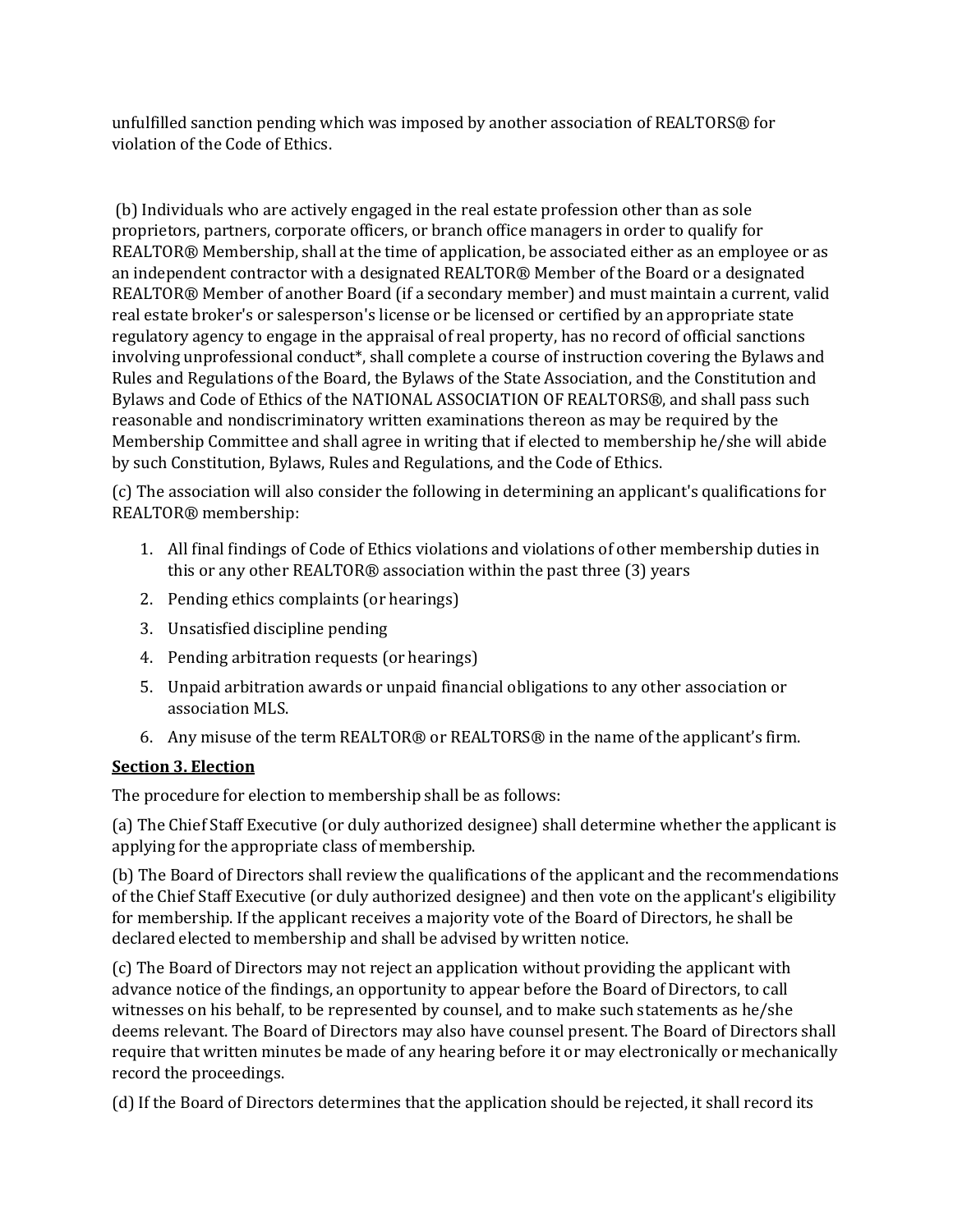reasons with the Chief Staff Executive (or duly authorized designee). If the Board of Directors believes that denial of membership to the applicant may become the basis of litigation and a claim of damage by the applicant, it may specify that denial shall become effective upon entry in a suit by the Board for a declaratory judgment by a court of competent jurisdiction of a final judgment declaring that the rejection violates no rights of the applicant.

## **Section 4. New Member Code of Ethics Orientation**.

Applicants for REALTOR® membership and provisional REALTOR® members (where applicable) shall complete an orientation program on the Code of Ethics of not less than (2) two hours and (30) thirty minutes of instructional time. This requirement does not apply to applicants for REALTOR® membership or provisional members who have completed comparable orientation in another association, provided that REALTOR® membership has been continuous, or that any break in membership is for one year or less.

Failure to satisfy this requirement within **12** months of the date of application (or, alternatively, the date that provisional membership was granted), will result in denial of the membership application or termination of provisional membership.

Note: Orientation programs must meet the learning objectives and minimum criteria established from time to time by the NATIONAL ASSOCIATION OF REALTORS®.

## **Section 5. REALTOR® Code of Ethics Training.**

Effective January 1, 2019, through December 31, 2021, and for successive three year periods thereafter, each REALTOR® member of the association shall be required to complete ethics training of not less than (2) two hours and (30) thirty minutes of instructional time. This requirement will be satisfied upon presentation of documentation that the member has completed a course of instruction conducted by this or another REALTOR® association, the State Association of REALTORS®, the NATIONAL ASSOCIATION OF REALTORS®, which meets the learning objectives and minimum criteria established by the NATIONAL ASSOCIATION OF REALTORS® from time to time. REALTOR® members who have completed training as a requirement of membership in another association and REALTOR® members who have completed the New Member Code of Ethics Orientation during any three (3) year cycle shall not be required to complete additional ethics training until a new three (3) year cycle commences.

Failure to satisfy the required periodic ethics training shall be considered a violation of a membership duty. Failure to meet the requirement in any three (3) year cycle will result in suspension of membership for the first two months (January and February) of the year following the end of any three (3) year cycle or until the requirement is met, whichever occurs sooner. On March 1 of that year, the membership of a member who is still suspended as of that date will be automatically terminated*.*

## **Section 6. Status Changes**.

(a) A REALTOR® who changes the conditions under which he holds membership shall be required to provide written notification to the Board within 30 days. A REALTOR® (non-principal) who becomes a principal in the firm with which he has been licensed or, alternatively, becomes a principal in a new firm which will be comprised of REALTOR® principals may be required to satisfy any previously unsatisfied membership requirements applicable to REALTOR® (principal)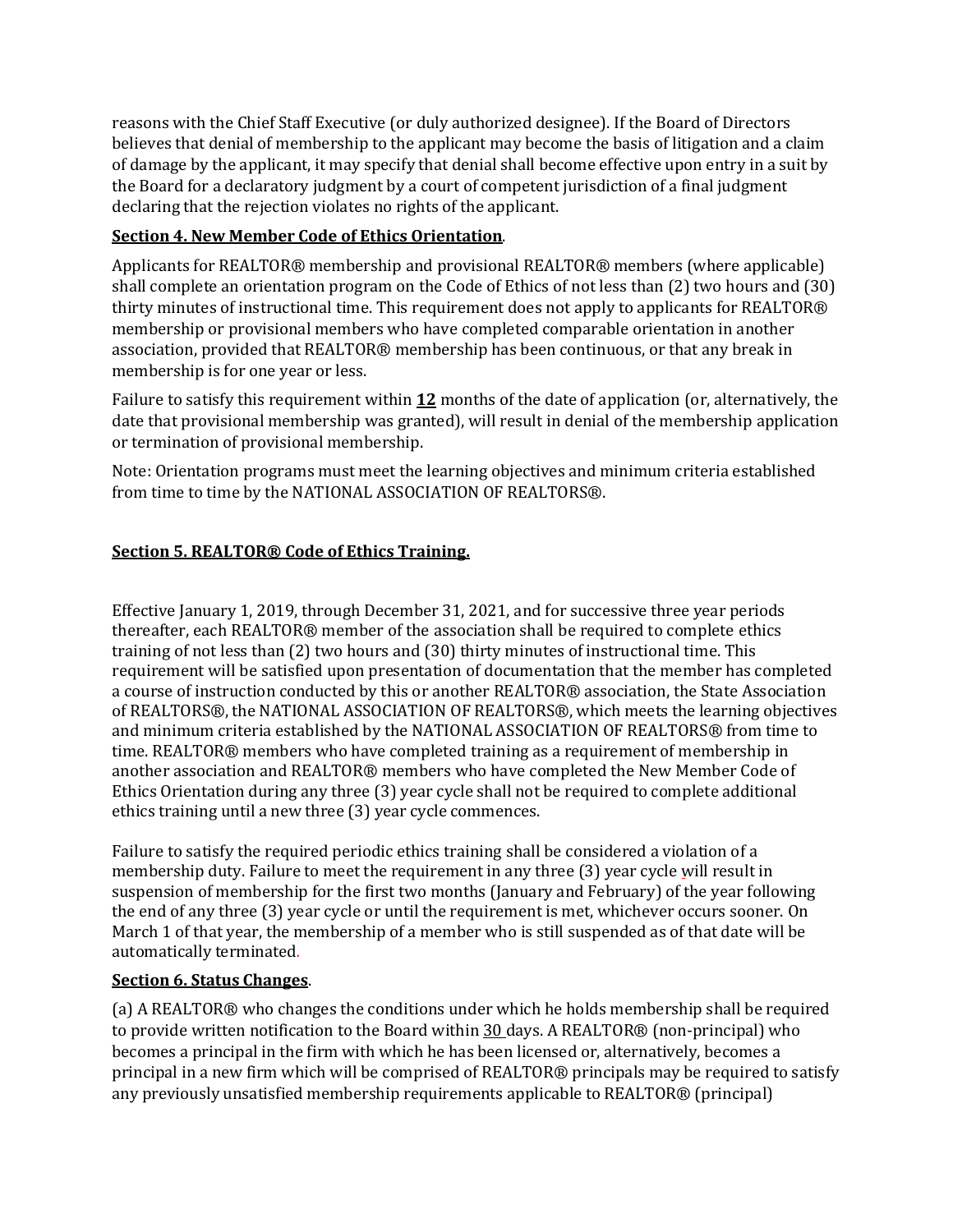Members but shall, during the period of transition from one status of membership to another, be subject to all of the privileges and obligations of a REALTOR® (principal). If the REALTOR® (nonprincipal) does not satisfy the requirements established in these Bylaws for the category of membership to which they have transferred within **10** days of the date they advised the Board of their change in status, their new membership application will terminate automatically unless otherwise so directed by the Board of Directors.

A REALTOR® (or REALTOR-ASSOCIATE®, where applicable) who is transferring his/her license from one firm comprised of REALTOR® principals to another firm comprised of REALTOR® principals shall be subject to all of the privileges and obligations of membership during the period of transition. If the transfer is not completed within 10 days of the date the Board is advised of the disaffiliation with the current firm, membership will terminate automatically unless otherwise so directed by the Board of Directors.

(The board of directors, at its discretion, may waive any qualification which the applicant has already fulfilled in accordance with the association's Bylaws.)

(b) Any application fee related to a change in membership status shall be reduced by an amount equal to any application fee previously paid by the applicant.

(c) Dues shall be prorated from the first day of the month in which the member is notified of election by the Board of Directors and shall be based on the new membership status for the remainder of the year.

#### **Article VI - Privileges and Obligations**

<span id="page-7-0"></span>**Section l**. The privileges and obligations of Members, in addition to those otherwise provided in these Bylaws, shall be specified in this Article.

**Section 2**. Any Member of the Board may be reprimanded, fined, placed on probation, suspended, or expelled by the Board of Directors for a violation of these Bylaws and Board Rules and Regulations consistent with these Bylaws, after a hearing as provided in the Code of Ethics and Arbitration Manual of the Board. Although Members other than REALTORS® are not subject to the Code of Ethics nor its enforcement by the Board, such Members are encouraged to abide by the principles established in the Code of Ethics of the NATIONAL ASSOCIATION OF REALTORS® and conduct their business and professional practices accordingly. Further, Members other than REALTORS® may, upon recommendation of the Membership Committee, or upon recommendation by a hearing panel of the Professional Standards Committee, be subject to discipline as described above, for any conduct, which in the opinion of the Board of Directors, applied on a nondiscriminatory basis, reflects adversely on the terms REALTOR® or REALTORS®, and the real estate industry, or for conduct that is inconsistent with or adverse to the objectives and purposes of the local Board, the State Association, and the NATIONAL ASSOCIATION OF REALTORS®.

**Section 3**. Any REALTOR® Member of the Board may be disciplined by the Board of Directors for violations of the Code of Ethics or other duties of membership, after a hearing as described in the Code of Ethics and Arbitration Manual of the Board, provided that the discipline imposed is consistent with the discipline authorized by the Professional Standards Committee of the NATIONAL ASSOCIATION OF REALTORS® as set forth in the Code of Ethics and Arbitration Manual of the National Association.

**Section 4**. Resignations of Members shall become effective when received in writing by the Board of Directors, provided, however, that if any Member submitting the resignation is indebted to the Board for dues, fees, fines, or other assessments of the Board or any of its services, departments,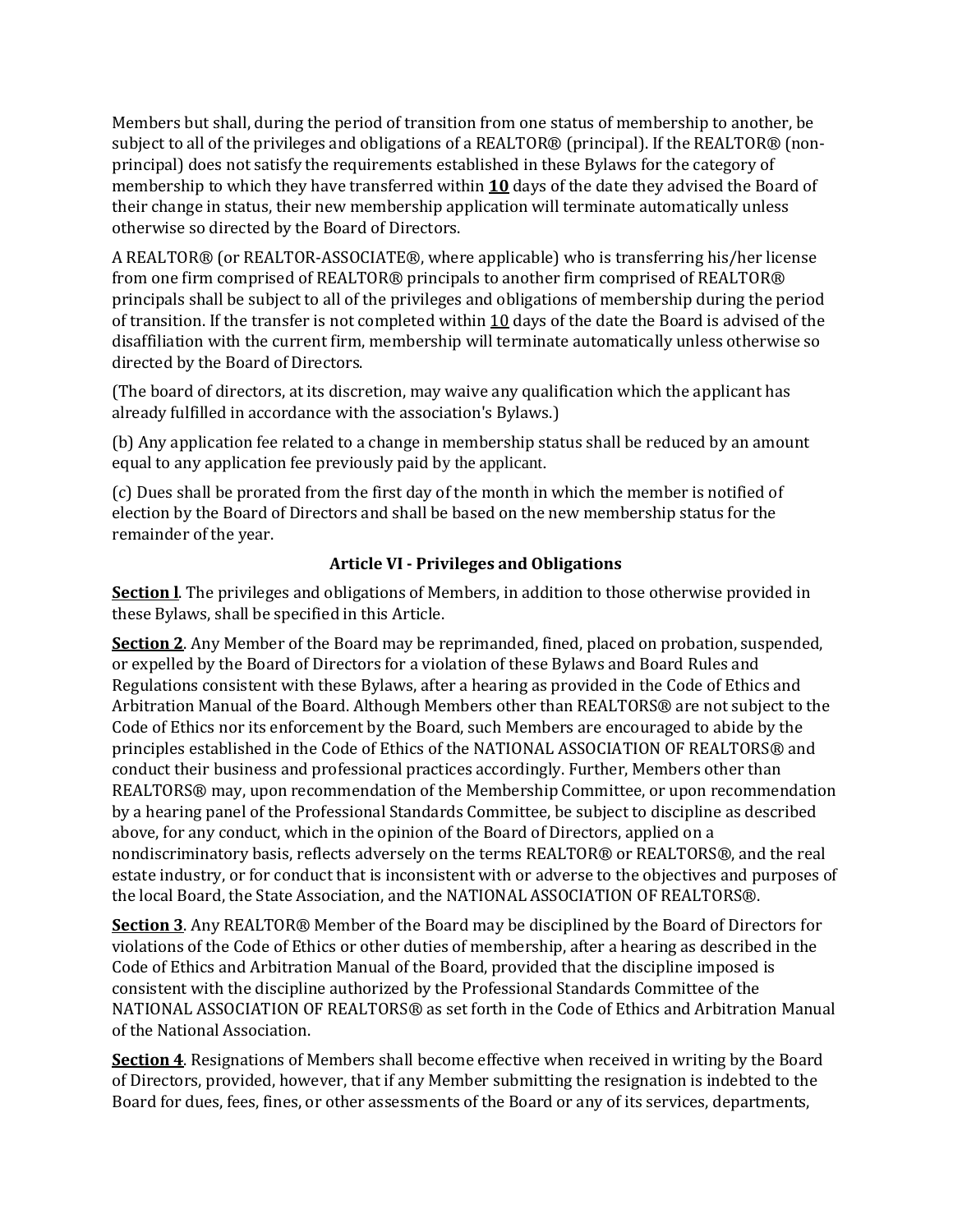divisions, or subsidiaries, the Board may condition the right of the resigning Member to reapply for membership upon payment in full of all such monies owed.

**Section 5**. If a Member resigns from the Board or otherwise causes membership to terminate with an ethics complaint pending, the complaint shall be processed until the decision of the association with respect to disposition of the complaint is final by this association (if respondent does not hold membership in any other association) or by any other association in which the respondent continues to hold membership. If an ethics respondent resigns or otherwise causes membership in all Boards to terminate before an ethics complaint is filed alleging unethical conduct occurred while the respondent was a REALTOR®, the complaint, once filed, shall be processed until the decision of the association with respect to disposition of the complaint is final. In any instance where an ethics hearing is held subsequent to an ethic respondent's resignation or membership termination, any discipline ratified by the Board of Directors shall be held in abeyance until such time as the respondent rejoins an association of REALTORS®.

(a) If a member resigns or otherwise causes membership to terminate, the duty to submit to arbitration (or to mediation if required by the association) continues in effect even after membership lapses or is terminated, provided that the dispute arose while the former member was a REALTOR®.

**Section 6**. **REALTOR® Members.** REALTOR® Members, whether primary or secondary, in good standing are entitled to vote and to hold elective office in the association; and may use the terms REALTOR® For purposes of this section, the term "good standing" means the member satisfies the "Obligations of REALTORS® Members, is current with all financial and disciplinary obligations to the association and MLS, has completed any new member requirements, and complies with NAR's trademark rules.

(a) If a REALTOR® Member is a sole proprietor in a firm, a partner in a partnership or an officer in a corporation and is suspended or expelled, the firm, partnership, or corporation shall not use the terms REALTOR® or REALTORS® in connection with its business during the period of suspension, or until readmission to REALTOR® Membership, or unless connection with the firm, partnership, or corporation is severed, whichever may apply. The membership of all other principals, partners, or corporate officers shall suspend or terminate during the period of suspension of the disciplined Member, or until readmission of the disciplined Member, or unless connection of the disciplined Member with the firm, partnership, or corporation is severed, whichever may apply. Further, the membership of REALTORS® other than principals who are employed by or affiliated as independent contractors with the disciplined Member shall suspend or terminate during the period of suspension of the disciplined Member or until readmission of the disciplined Member or until connection of the disciplined Member with the firm, partnership, or corporation is severed, or unless the REALTOR® Member (non-principal) elects to sever his connection with the REALTOR® and affiliate with another REALTOR® Member in good standing in the Board, whichever may apply.

If a REALTOR® Member who is other than a principal in a firm, partnership, or corporation is suspended or expelled, the use of the terms REALTOR® or REALTORS® by the firm, partnership, or corporation shall not be affected.

(b) In any action taken against a REALTOR® Member for suspension or expulsion under Section 6(a) hereof, notice of such action shall be given to all REALTORS® employed by or affiliated as independent contractors with such REALTOR® Member and they shall be advised that the provisions in Article VI, Sections 6(a) shall apply.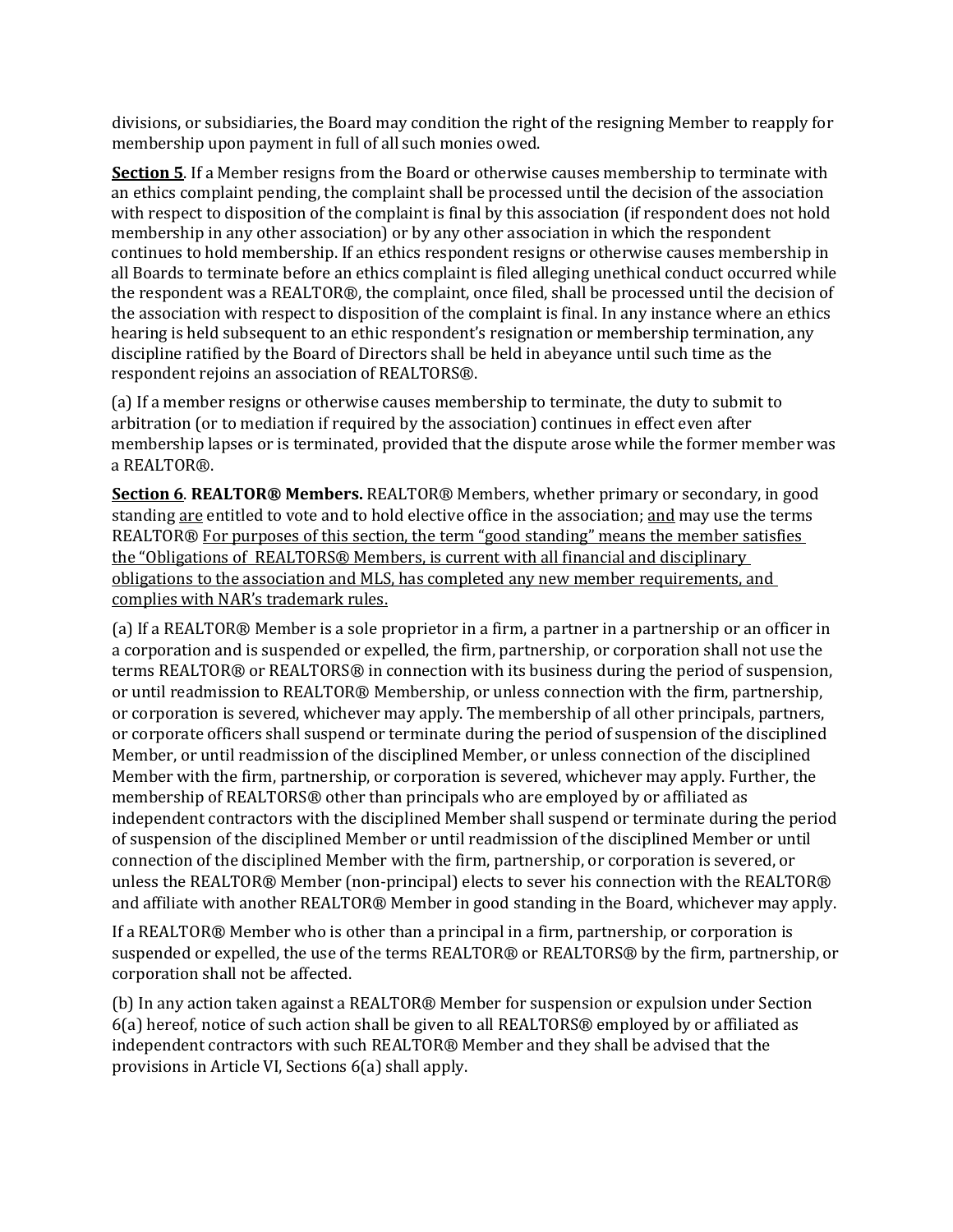**Section 7**. **Institute Affiliate Members**. Institute Affiliate Members shall have rights and privileges and be subject to obligations prescribed by the Board of Directors consistent with the Constitution and Bylaws of the NATIONAL ASSOCIATION OF REALTORS®.

NOTE**:** Local associations establish the rights and privileges to be conferred on Institute Affiliate Members except that no Institute Affiliate Member may be granted the right to use the term REALTOR®, REALTOR-ASSOCIATE®, or the REALTOR® logo; to serve as President of the local association; or to be a Participant in the local association's Multiple Listing Service.

**Section 8**. **Affiliate Members**. Affiliate Members shall have rights and privileges and be subject to obligations prescribed by the Board of Directors.

**Section 9**. **Public Service Members**. Public Service Members shall have rights and privileges and be subject to obligations prescribed by the Board of Directors.

**Section 10**. **Honorary Members**. Honorary Membership shall confer only the right to attend meetings and participate in discussions.

**Section 11**. **Student Members**. Student Members shall have rights and privileges and be subject to obligations prescribed by the Board of Directors.

**Section 12**. Certification by REALTOR®. "Designated" REALTOR® Members of the Board shall certify to the Board during the month of <u>January</u> on a form provided by the Board, a complete listing of all individuals licensed or certified in the REALTOR®'s office(s) and shall designate a primary Board for each individual who holds membership. Designated REALTORS® shall also identify any non-member licensees in the REALTOR®'s office(s) and if Designated REALTOR® dues have been paid to another Board based on said non-member licensees, the Designated REALTOR® shall identify the Board to which dues have been remitted. These declarations shall be used for purposes of calculating dues under Article X, Section 2(a) of the Bylaws. "Designated" REALTOR® Members shall also notify the Board of any additional individual(s) licensed or certified with the firm(s) within  $10$  days of the date of affiliation or severance of the individual.

**Section 13. Harassment.** Any member of the association may be reprimanded, placed on probation, suspended or expelled for harassment of an association or MLS employee or Association Officer or Director after an investigation in accordance with the procedures of the association. As used in this Section, harassment means any verbal or physical conduct including threatening or obscene language, unwelcome sexual advances, stalking, actions including strikes, shoves, kicks, or other similar physical contact, or threats to do the same, or any other conduct with the purpose or effect of unreasonably interfering with an individual's work performance by creating a hostile, intimidating or offensive work environment. The decision of the appropriate disciplinary action to be taken shall be made by the investigatory team comprised of the President, and President-elect and/or Vice President and one member of the Board of Directors selected by the highest ranking officer not named in the complaint, upon consultation with legal counsel for the association. Disciplinary action may include any sanction authorized in the association's Code of Ethics and Arbitration Manual. If the complaint names the President, President-Elect or Vice President, they may not participate in the proceedings and shall be replaced by the Immediate Past President or, alternatively, by another member of the Board of Directors selected by the highest ranking officer not named in the complaint.

## **Article VII - Professional Standards and Arbitration**

<span id="page-9-0"></span>**Section 1.** The responsibility of the Association/Board and of Association/Board Members relating to the enforcement of the Code of Ethics, the disciplining of Members, and the arbitration of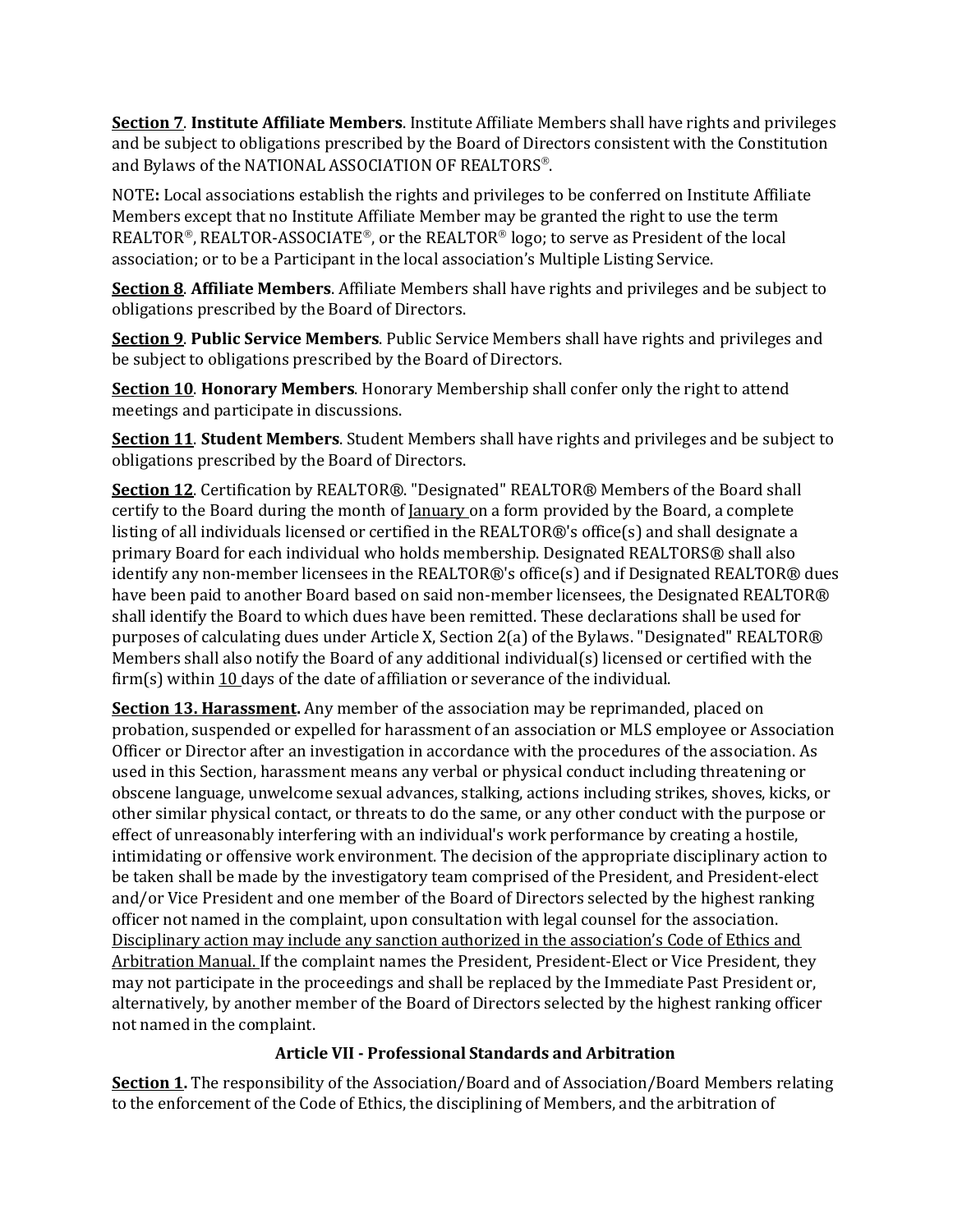disputes, and the organization and procedures incident thereto, shall be governed by the Code of Ethics and Arbitration Manual of the NATIONAL ASSOCIATION OF REALTORS®, as amended from time to time, which is by this reference incorporated into these Bylaws, provided, however, that any provision deemed inconsistent with state law shall be deleted or amended to comply with state law. **Section 2.** It shall be the duty and responsibility of every REALTOR® member of this association to safeguard and promote the standards, interest, and welfare of the association and the real estate profession, and to protect against conduct that may cause a lack of public confidence in the real estate profession or in REALTORS®. REALTOR® members also must abide by the governing documents and policies of the association, the State Association, and the NATIONAL ASSOCIATION OF REALTORS®, the Code of Ethics of the NATIONAL ASSOCIATION OF REALTORS®, including the duty to mediate and arbitrate controversies arising out of real estatetransactions as specified by Article 17 of the Code of Ethics, and in accordance with the procedures set forth in the Code of Ethics and Arbitration Manual of this association, as from time to time amended.

Every REALTOR® member shall maintain a high level of integrity and adhere to the association's membership criteria. Any violent act or threat of violence to person or property, hateful conduct, or acts of moral turpitude impacting the public shall not be tolerated and may be cause for disciplinary action, up to and including termination of membership.

**Section 3.** The responsibility of the Board and Board members relating to the enforcement of the Code of Ethics, the disciplining of members, the arbitration of disputes, and the organization and procedures incident thereto, shall be consistent with the cooperative professional standards enforcement agreement entered into by the Board, which by this reference is made a part of these Bylaws.

## **Article VIII - Use of the Terms REALTOR® and REALTORS®**

<span id="page-10-0"></span>**Section I**. Use of the terms REALTOR® and REALTORS® by Members shall, at all times, be subject to the provisions of the Constitution and Bylaws of the NATIONAL ASSOCIATION OF REALTORS® and to the Rules and Regulations prescribed by its Board of Directors. The Board shall have the authority to control, jointly and in full cooperation with the NATIONAL ASSOCIATION OF REALTORS®, use of the terms within its jurisdiction. Any misuse of the terms by members is a violation of a membership duty and may subject members to disciplinary action by the Board of Directors after a hearing as provided for in the association's Code of Ethics and Arbitration Manual.

**Section 2.** REALTOR® Members of the Board shall have the privilege of using the terms REALTOR® and REALTORS® in connection with their places of business within the state or a state contiguous thereto so long as they remain REALTOR® Members in good standing. No other class of Members shall have this privilege.

**Section 3**. A REALTOR® Member who is a principal of a real estate firm, partnership, or corporation may use the terms REALTOR® and REALTORS® only if all the principals of such firm, partnership, or corporation who are actively engaged in the real estate profession within the state or a state contiguous thereto are REALTOR® Members or Institute Affiliate Members as described in Section 1(b) of Article IV.

(a) In the case of a REALTOR® member who is a principal of a real estate firm, partnership, or corporation whose business activity is substantially all commercial, the right to use the term REALTOR® or REALTORS® shall be limited to office locations in which a principal, partner, corporate officer, or branch office manager of the firm, partnership, or corporation holds REALTOR® membership. If a firm, partnership, or corporation operates additional places of business in which no principal, partner, corporate officer, or branch office manager holds REALTOR® membership, the term REALTOR® or REALTORS® may not be used in any reference to those additional places of business.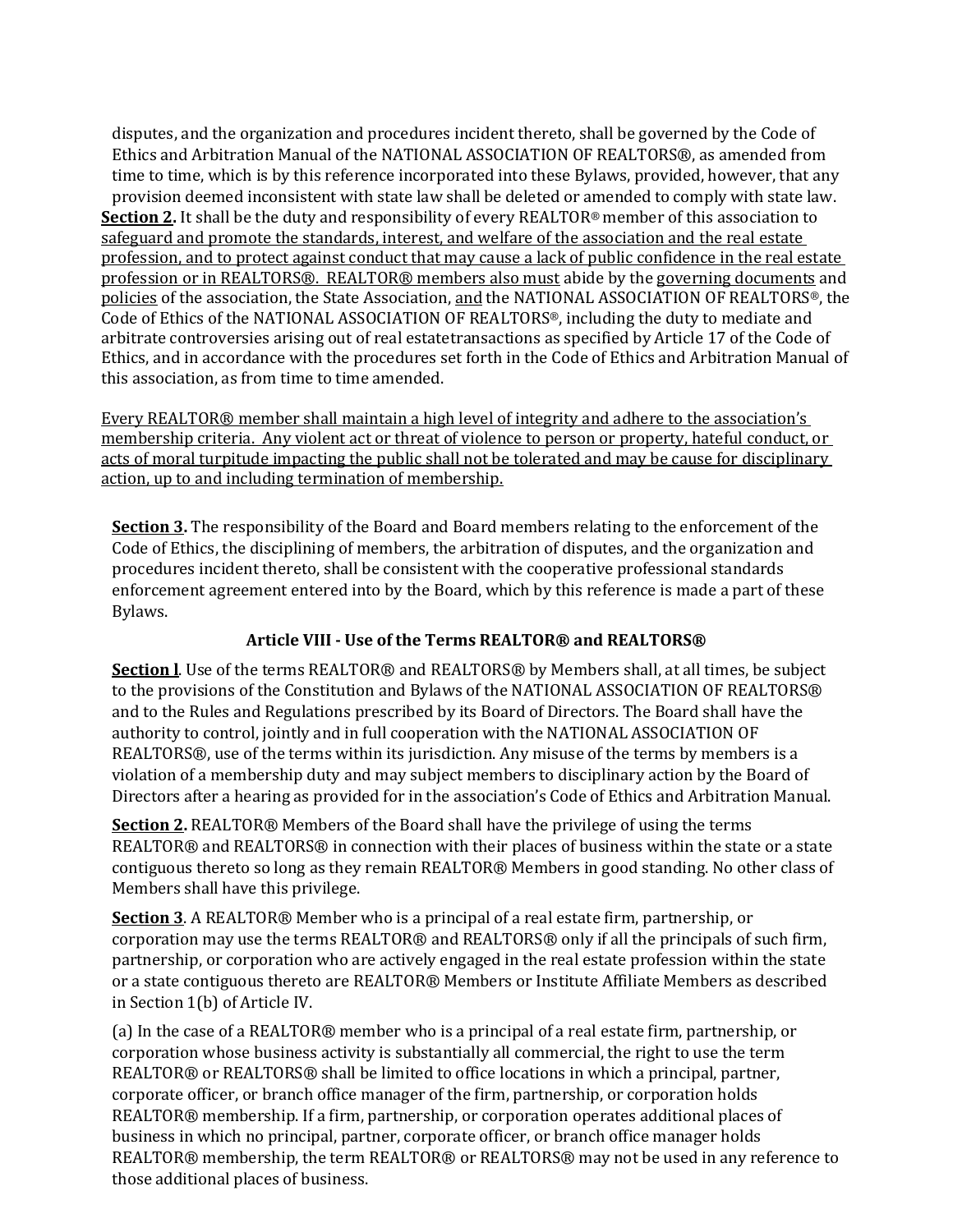**Section 4**. Institute Affiliate Members shall not use the terms REALTOR® or REALTORS®, nor the imprint of the emblem seal of the NATIONAL ASSOCIATION OF REALTORS®.

#### **Article IX - State and National Memberships**

<span id="page-11-0"></span>**Section l**. The Board shall be a Member of the NATIONAL ASSOCIATION OF REALTORS® and the North Carolina Association of REALTORS®. By reason of the Board's Membership, each REALTOR® Member of the Member Board shall be entitled to membership in the NATIONAL ASSOCIATION OF REALTORS® and the North Carolina Association of REALTORS® without further payment of dues (refer to option below). The Board shall continue as a Member of the State and National Associations, unless by a majority vote of all of its REALTOR® Members, decision is made to withdraw, in which case the State and National Associations shall be notified at least one month in advance of the date designated for the termination of such membership.

**Section 2**. The Board recognizes the exclusive property rights of the NATIONAL ASSOCIATION OF REALTORS® in the terms REALTOR® and REALTORS®. The Board shall discontinue use of the terms in any form in its name, upon ceasing to be a Member of the National Association, or upon a determination by the Board of Directors of the National Association that it has violated the conditions imposed upon the terms.

**Section 3**. The Board adopts the Code of Ethics of the NATIONAL ASSOCIATION OF REALTORS® and agrees to enforce the Code among its REALTOR® Members. The Board and all of its Members agree to abide by the Constitution, Bylaws, Rules and Regulations, and policies of the National Association and the North Carolina Association of REALTORS®.

#### **Article X – Dues and Assessments**

<span id="page-11-1"></span>**Section l. Application Fee**. The Board of Directors may adopt an application fee for REALTOR® Membership in reasonable amount, not exceeding three times the amount of the annual dues for REALTOR® Membership, which shall be required to accompany each application for REALTOR® Membership and which shall become the property of the Board upon final approval of the application. (Amended 1/02)

**Section 2. Dues**. The annual dues of Members shall be as follows:

(a) **REALTOR® Members**. The annual dues of each Designated REALTOR® Member shall be in such amount as established annually by the Board of Directors, plus an additional amount to be established annually by the Board of Directors times the number of real estate salespersons and licensed or certified appraisers who (l) are employed by or affiliated as independent contractors, or who are otherwise directly or indirectly licensed with such REALTOR® Member, and (2) are not REALTOR® Members of any Board in the state or a state contiguous thereto or Institute Affiliate Members of the Board. In calculating the dues payable to the Board by a Designated REALTOR® Member, non-member licensees as defined in (1) and (2) of this paragraph shall not be included in the computation of dues if the Designated REALTOR® has paid dues based on said non-member licensees in another Board in the state or a state contiguous thereto, provided the Designated REALTOR® notifies the Board in writing of the identity of the Board to which dues have been remitted. In the case of a Designated REALTOR® Member in a firm, partnership, or corporation whose business activity is substantially all commercial, any assessments for non-member licensees shall be limited to licensees affiliated with the Designated REALTOR® (as defined in (1) and (2) of this paragraph) in the office where the Designated REALTOR® holds membership, and any other offices of the firm located within the jurisdiction of this board.

(1) For the purpose of this Section, a REALTOR® Member of a Member Board shall be held to be any Member who has a place or places of business within the state or a state contiguous thereto and who, as a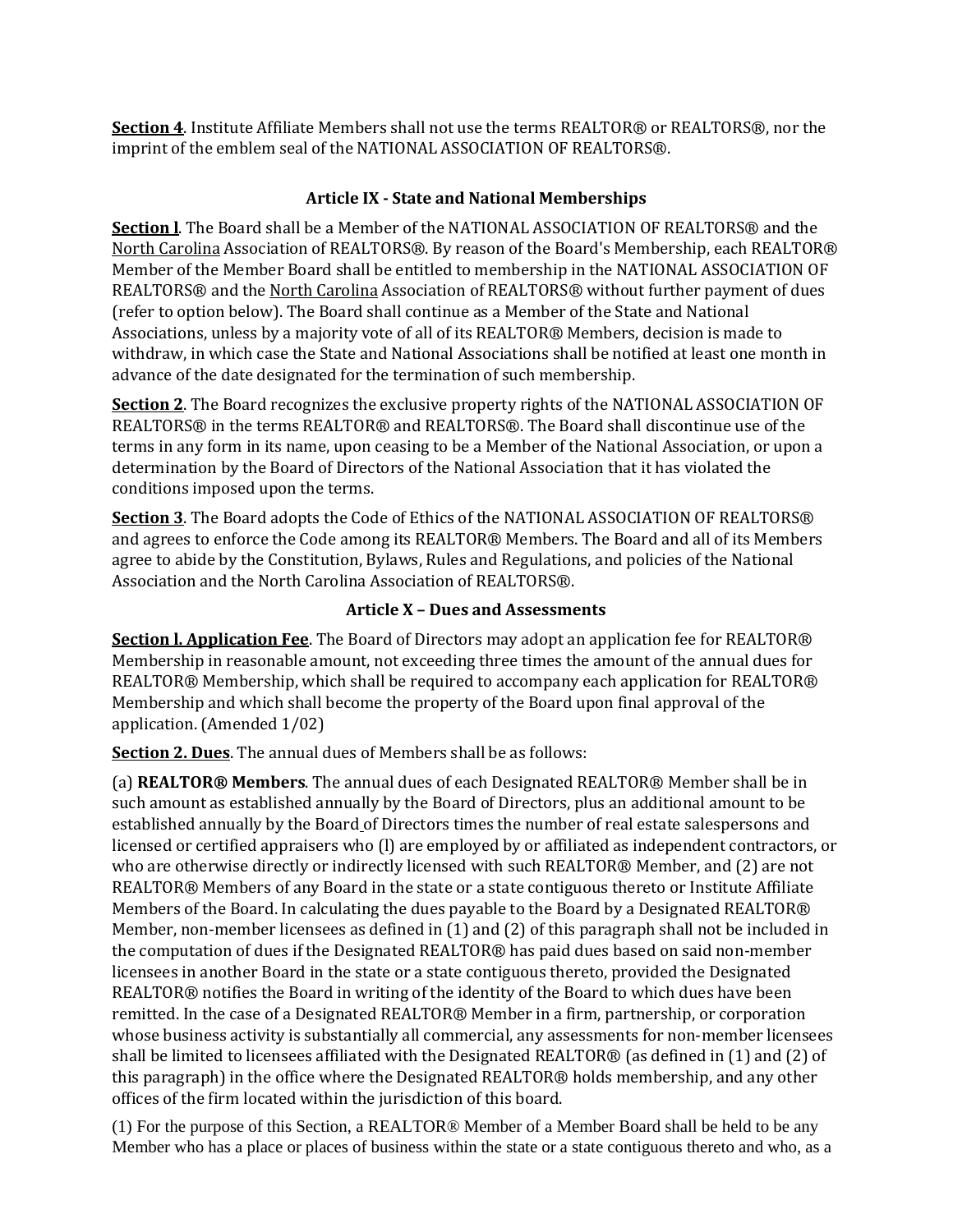principal, partner, corporate officer, or branch office manager of a real estate firm, partnership, or corporation, is actively engaged in the real estate profession as defined in Article III, Section l, of the Constitution of the NATIONAL ASSOCIATION OF REALTORS®. An individual shall be deemed to be licensed with a REALTOR® if the license of the individual is held by the REALTOR®, or by any broker who is licensed with the REALTOR®, or by any entity in which the REALTOR® has a direct or indirect ownership interest and which is engaged in other aspects of the real estate business (except as provided for in Section 2 (a) (1) hereof) provided that such licensee is not otherwise included in the computation of dues payable by the principal, partner, corporate officer, or branch office manager of the entity.

A REALTOR® with a direct or indirect ownership interest in an entity engaged exclusively in soliciting and/or referring clients and customers to the REALTOR® for consideration on a substantially exclusive basis shall annually file with the association on a form approved by the association a list of the licensees affiliated with that entity and shall certify that all of the licensees affiliated with the entity are solely engaged in referring clients and customers and are not engaged in listing, selling, leasing, renting, managing, counseling or appraising real property. The individuals disclosed on such form shall not be deemed to be licensed with the REALTOR® filing the form for purposes of this Section and shall not be included in calculating the annual dues of the Designated REALTOR®. Designated REALTORS® shall notify the association within three (3) days of any change in status of licensees in a referral firm.

The exemption for any licensee included on the certification form shall automatically be revoked upon the individual being engaged in real estate licensed activities (listing, selling, leasing, renting, managing, counseling, or appraising real property) other than referrals, and dues for the current fiscal year shall be payable.

Membership dues shall be prorated for any licensee included on a certification form submitted to the association who during the same calendar year applies for REALTOR® membership in the association. However, membership dues shall not be prorated if the licensee held REALTOR® membership during the preceding calendar year.

(b) **REALTOR® Members.** The annual dues of REALTOR® Members other than the Designated REALTOR® shall be as established annually by the Board of Directors.

(c) **Institute Affiliate Members**. The annual dues of each Institute Affiliate Member shall be as established in Article II of the Bylaws of the NATIONAL ASSOCIATION OF REALTORS®.

NOTE: The Institutes, Societies and Councils of the National Association shall be responsible for collecting and remitting dues to the National Association for Institute Affiliate Members (\$75.00). The National Association shall credit \$25.00 to the account of a local association for each Institute Affiliate Member whose office address is within the assigned territorial jurisdiction of that association, provided, however, if the office location is also within the territorial jurisdiction of a Commercial Overlay Board (COB), the \$25.00 amount will be credited to the COB, unless the Institute Affiliate Member directs that the dues be distributed to the other board. The National Association shall also credit \$25.00 to the account of state associations for each Institute Affiliate Member whose office address is located within the territorial jurisdiction of the state association. Local and state associations may not establish any additional entrance, initiation fees or dues for Institute Affiliate Members, but may provide service packages to which Institute Affiliate Members may voluntarily subscribe.

(d) **Affiliate Members**. The annual dues of each Affiliate Member shall be as established annually by the Board of Directors.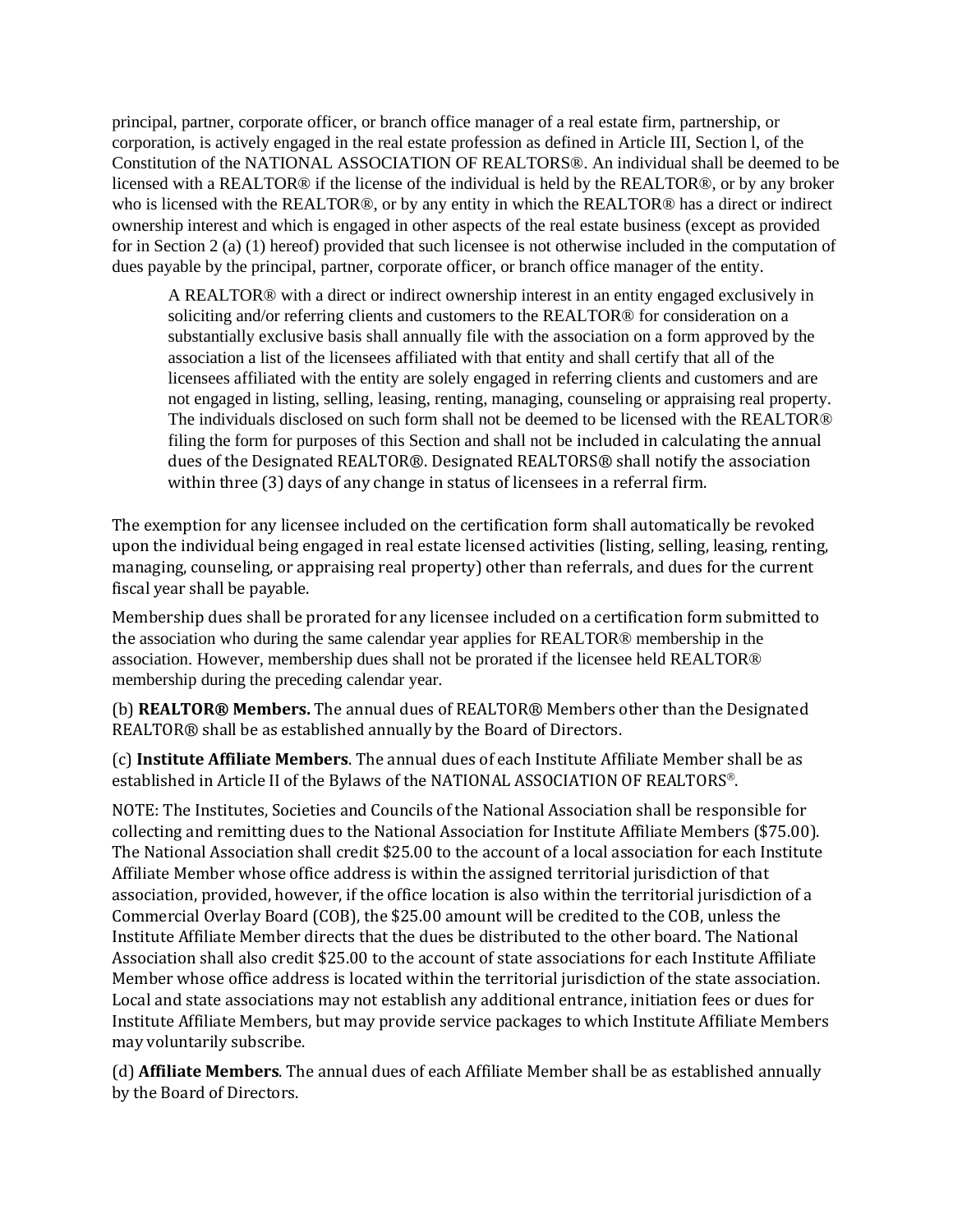(e) **Public Service Members**. The annual dues of each Public Service Member shall be as established annually by the Board of Directors.

(f) **Honorary Members**. Dues payable, if any, shall be at the discretion of the Board of Directors.

(g) **Student Members**. Dues payable, if any, shall be at the discretion of the Board of Directors.

**Section 3. Dues Payable**. Dues for all Members shall be payable annually in advance on the first day of January Dues for new members shall be computed from the first day of the month in which a Member is notified of election and shall be prorated for the remainder of the year.

(a) In the event a sales licensee or licensed or certified appraiser who holds REALTOR® membership is dropped for nonpayment of Board dues, and the individual remains with the designated REALTOR®'s firm, the dues obligation of the "designated" REALTOR® (as set forth in Article X, Section 2 (a)) will be increased to reflect the addition of a non-member licensee. Dues shall be calculated from the first day of the current fiscal year and are payable within 30 days of the notice of termination.

**Section 4. Nonpayment of Financial Obligations**. If dues, fees, fines, or other assessments including amounts owed to the Board or the Board's Multiple Listing Service are not paid within one (l) month after the due date, the nonpaying Member is subject to suspension at the discretion of the Board of Directors. Two (2) months after the due date, membership of the nonpaying Member may be terminated at the discretion of the Board of Directors. Three (3) months after the due date, membership of the nonpaying Member shall automatically terminate unless within that time the amount due is paid. However, no action shall be taken to suspend or expel a Member for nonpayment of disputed amounts until the accuracy of the amount owed has been confirmed by the Board of Directors. A former Member who has had his membership terminated for nonpayment of dues, fees, fines, or other assessments duly levied in accordance with the provisions of these Bylaws or the provisions of other Rules and Regulations of the Board or any of its services, departments, divisions or subsidiaries may apply for reinstatement in a manner prescribed for new applicants for membership, after making payment in full of all accounts due as of the date of termination.

**Section 5. Deposits and Expenditures**. Deposits and expenditures of funds shall be in accordance with policies established by the Board of Directors.

**Section 6. Notice of Dues, Fees, Fines, Assessments, and Other Financial Obligations of Members**. All dues, fees, fines, assessments, or other financial obligations to the Board or Board Multiple Listing Service shall be noticed to the delinquent Board Member in writing setting forth the amount owed and due date.

**Section 7.** The dues of REALTOR® Members who are REALTOR® Emeriti (as recognized by the National Association), Past Presidents of the National Association or recipients of the Distinguished Service Award shall be as determined by the Board of Directors.

NOTE: A Member Board's dues obligation to the National Association is reduced by an amount equal to the amount which the Board is assessed for a REALTOR® Member, times the number of REALTOR® Emeriti (as recognized by the National Association), Past Presidents of the National Association, and recipients of the Distinguished Service Award of the National Association who are REALTOR® Members of the Board. The dues obligation of such individuals to the local Board should be reduced to reflect the reduction in the Board's dues obligation to the National Association. The Board may, at its option, choose to have no dues requirement for such individuals except as may be required to meet the Board's obligation to the State Association with respect to such individuals. Member Boards should determine whether the dues payable by the Board to the State Association are reduced with respect to such individuals. It should be noted that this does not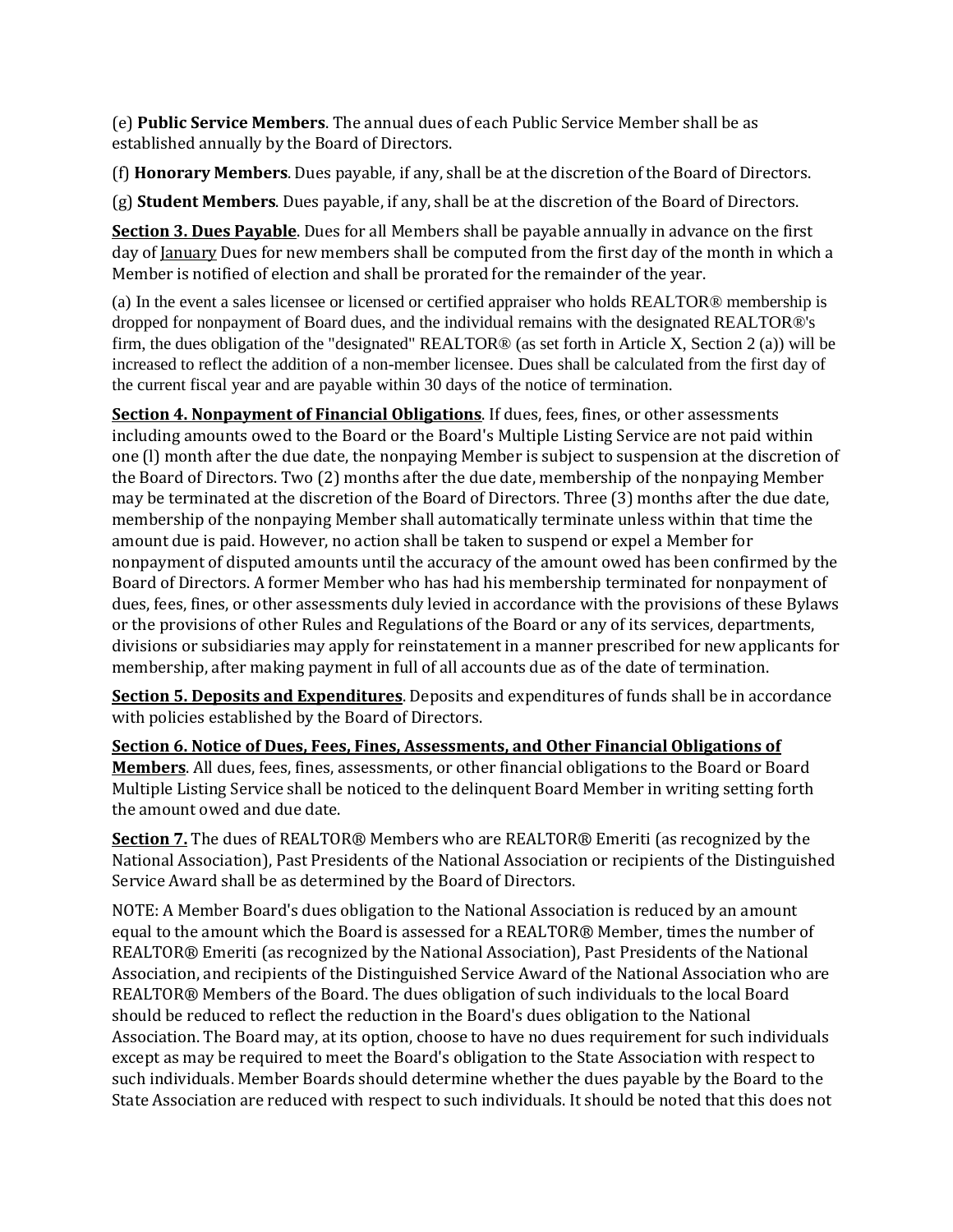affect a "designated" REALTOR®'s dues obligation to the Board with respect to those licensees employed by or affiliated with the "designated" REALTOR® who are not Members of the local Board.

### **Article XI - Officers and Directors**

<span id="page-14-0"></span>**Section 1. Officers**. The elected officers of the Board shall be: a President, a Vice President, a Secretary, and a Treasurer. The Secretary and Treasurer may be the same person. They shall be elected for terms of one year.

**Section 1.1. Position of Treasurer**. The MLS President, or MLS Board of Director member appointed by MLS President, shall serve as the RVLG Treasurer to act as a liaison between the two Boards.

**Section 2. Duties of Officers**. The duties of the officers shall be such as their titles, by general usage, would indicate and such as may be assigned to them by the Board of Directors. It shall be the particular duty of the Chief Staff Executive to keep the records of the Board and to carry on all necessary correspondence with the NATIONAL ASSOCIATION OF REALTORS® and the North Carolina Association of REALTORS®.

**Section 3. Board of Directors**. The governing body of the Board shall be a Board of Directors consisting of the elected officers, the immediate past President of the Board, and five (5) elected REALTOR® Members of the Board. Directors shall be elected to serve for terms of three years, except that at organization, one-third of the elected Directors shall be elected for terms of one, two, and three years, respectively, or for lesser terms as may be necessary to complete the first fiscal year. Thereafter, as many Directors shall be elected each year as are required to fill vacancies.

(a) Term Limits. No director shall serve for more than two consecutive three-year terms.

## **Section 4. Election of Officers and Directors**.

(a) At least two (2) months before the annual election, a Nominating Committee of five (5) REALTOR® Members shall be appointed by the President with the approval of the Board of Directors. The Nominating Committee shall select one but no more than three candidates for each office and one but no more than three candidates for each place to be filled on the Board of Directors. The report of the Nominating Committee shall be mailed or where permitted by state law, electronically transmitted to each Member eligible to vote at least three (3) weeks preceding the election. Additional candidates for the offices to be filled may be placed in nomination by petition signed by at least 25% of the REALTOR® Members eligible to vote. The petition shall be filed with the Chief Staff Executive at least two (2) weeks before the election. The Chief Staff Executive shall send notice of such additional nominations to all Members eligible to vote before the election.

(b) The election of Officers and Directors shall take place at the annual meeting or where permitted by state law, electronically.

Where permitted by state law, and in accordance with applicable state requirements, election of officers may be conducted by electronic means, in accordance with procedures established by the Board of Directors.

(c) The President, with the approval of the Board of Directors, shall appoint an Election Committee of five (5) REALTOR® Members to conduct the election. In case of a tie vote, the issue shall be determined by lot.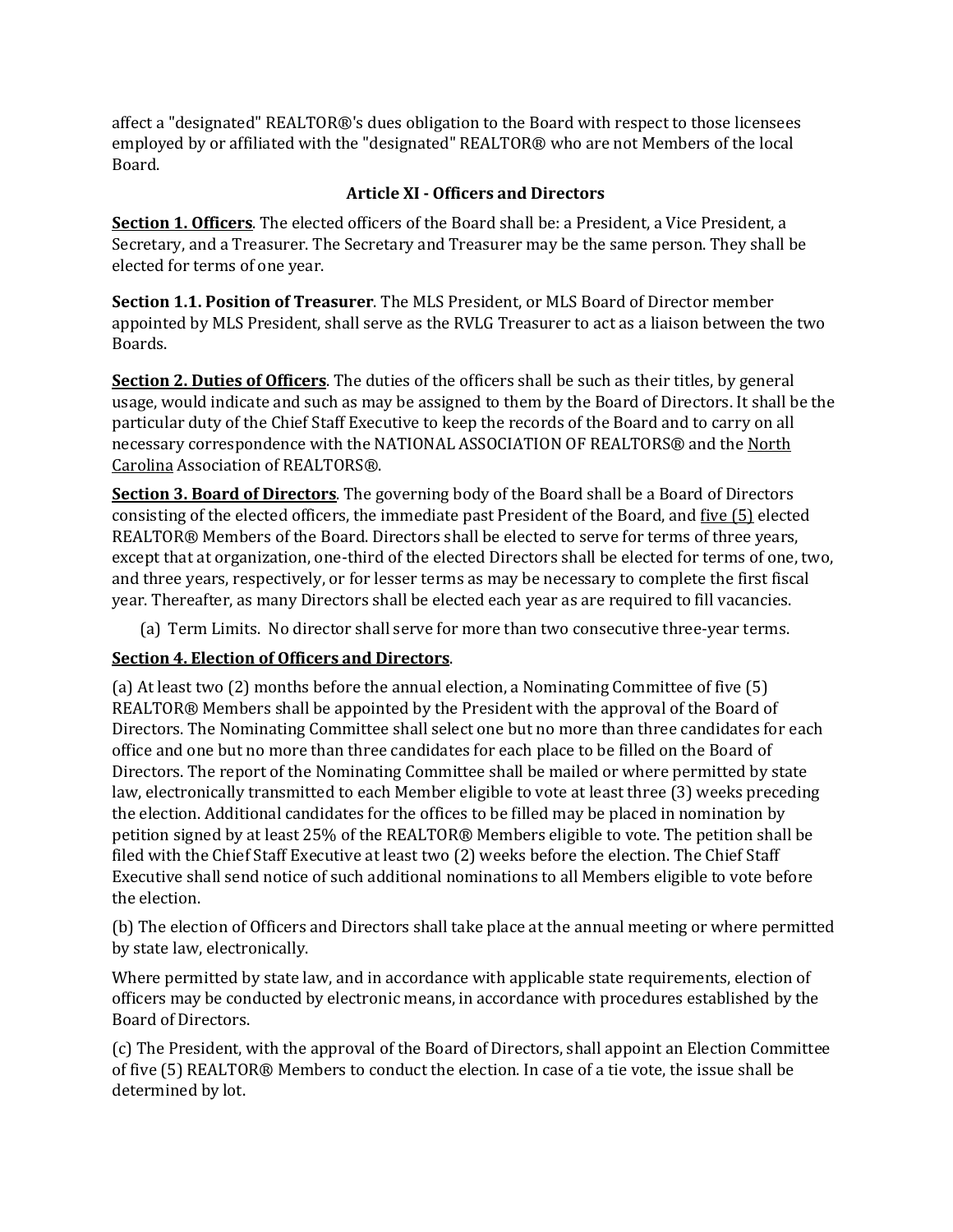**Section 5. Vacancies**. Vacancies among the Officers and the Board of Directors shall be filled by a simple majority vote of the Board of Directors until the next annual election.

**Section 6. Removal of Officers and Directors**. In the event that an Officer or Director is deemed to be incapable of fulfilling the duties for which elected, but will not resign from office voluntarily, the Officer or Director may be removed from office under the following procedure:

(a) A petition requiring the removal of an Officer or Director and signed by not less than one-third of the voting membership or a majority of all Directors shall be filed with the President, or if the President is the subject of the petition, with the next-ranking officer, and shall specifically set forth the reasons the individual is deemed to be disqualified from further service.

(b) Upon receipt of the petition, and not less than twenty (20) days or more than forty-five (45) days thereafter, a special meeting of the voting membership of the Board shall be held, and the sole

business of the meeting shall be to consider the charge against the Officer or Director, and to render a decision on such petition.

(c) The special meeting shall be noticed to all voting Members at least ten (l0) days prior to the meeting, and shall be conducted by the President of the Board unless the President's continued service in office is being considered at the meeting. In such case, the next-ranking officer will conduct the meeting of the hearing by the Members. Provided a quorum is present, a three-fourths vote of Members present and voting shall be required for removal from office.

**Section 7. Chief Staff Executive.** There shall be a Chief Staff Executive, appointed by the Board of Directors, who shall be the chief administrative officer of the Board. The Chief Staff Executive shall have the authority to hire, supervise, evaluate and terminate other staff, if any, and shall perform such other duties as prescribed by the Board of Directors.

#### **Article XII- Meetings**

<span id="page-15-0"></span>**Section l. Annual Meetings**. The annual meeting of the Board shall be held during **Novembe**r of each year, the date, place, and hour to be designated by the Board of Directors.

**Section 2. Meetings of Directors**. The Board of Directors shall designate a regular time and place of meetings. Absence from three regular meetings without an excuse deemed valid by the Board of Directors shall be construed as resignation.

**Section 3. Other Meetings**. Meetings of the Members may be held at other times as the President or the Board of Directors may determine, or upon the written request of at least **20%** of the Members eligible to vote.

**Section 4. Notice of Meetings**. Written notice shall be given to every Member entitled to participate in the meeting at least one (l) week preceding all meetings. If a special meeting is called, it shall be accompanied by a statement of the purpose of the meeting.

**Section 5. Quorum**. A quorum for the transaction of business shall consist of **25%** of the Members eligible to vote.

**Section 6. Electronic Transaction of Business.** To the fullest extent permitted by law, the Board of Directors or membership may conduct business by electronic means.

**Section 7. Action without Meeting**. Unless specifically prohibited by the articles of incorporation, any action required or permitted to be taken at a meeting of the board of directors may be taken without a meeting if a consent in writing, setting forth the action so taken, shall be signed by all of the directors. The consent shall be evidenced by one or more written approvals, each of which sets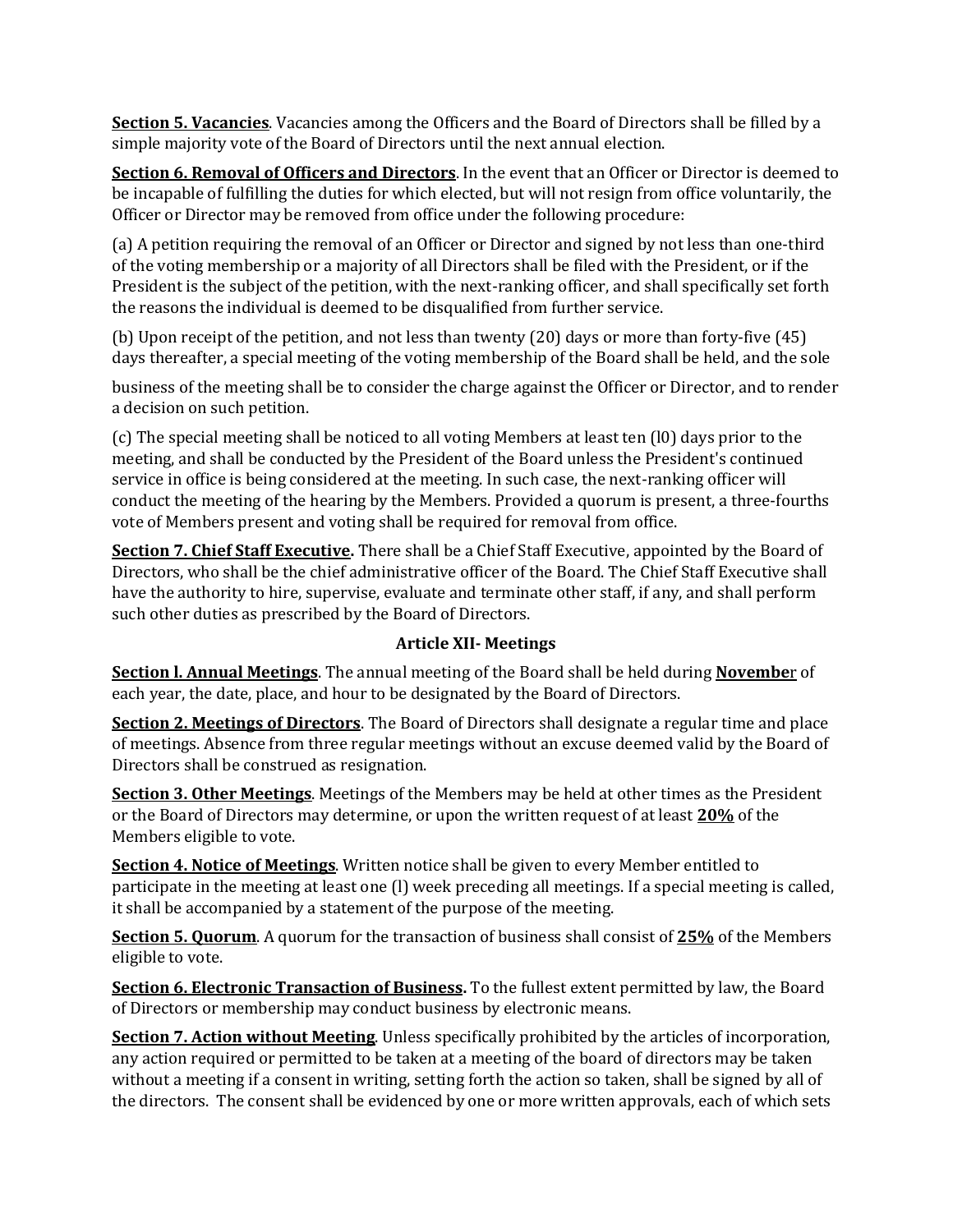forth the action taken and bears the signature of one or more directors. All the approvals evidencing the consent shall be delivered to the Chief Staff Executive to be filed in the corporate records. The action taken shall be effective when all the directors have approved the consent unless the consent specifies a different effective date.

#### **Article XIII- Committees**

<span id="page-16-0"></span>**Section 1. Standing Committees**. The President shall appoint from among the REALTOR® Members, subject to confirmation by the Board of Directors, the following standing committees:

- Professional Standards
- Grievance

**Section 2. Special Committees**. The President shall appoint, subject to confirmation by the Board of Directors, special committees as deemed necessary.

**Section 3. Organization**. All committees shall be of such size and shall have duties, functions, and powers as assigned by the President or the Board of Directors except as otherwise provided in these Bylaws.

**Section 4. President**. The President shall be an ex-officio member of all standing committees and shall be notified of their meetings.

**Section 5. Action without Meeting**. Any committee may act by unanimous consent in writing without a meeting. The consent shall be evidenced by one or more written approvals, each of which sets forth the action taken and bears the signature of one or more of the members of the committee.

**Section 6. Attendance by Telephone.** Members of a committee may participate in any meeting through the use of a conference telephone or similar communications equipment by means of which all persons participating in the meeting can hear each other. Such participation shall be at the discretion of the President and shall constitute presence at the meeting.

## **Article XIV - Fiscal and Elective Year**

**Section 1**. The fiscal year of the Board shall be <u>January 1</u> to December 31.

<span id="page-16-1"></span>**Section 2**. The elective year of the Board shall January 1 to December 31.

## **Article XV - Rules of Order**

**Section 1**. Robert's Rules of Order, latest edition, shall be recognized as the authority governing the meetings of the Board, its Board of Directors, and committees, in all instances wherein its provisions do not conflict with these Bylaws.

## **Article XVI - Amendments**

<span id="page-16-2"></span>**Section 1**. These Bylaws may be amended by a majority vote of the Members present and qualified to vote at any meeting at which a quorum is present, provided the substance of such proposed amendment or amendments shall be plainly stated in the call for the meeting, except that the Board of Directors may, at any regular or special meeting of the Board of Directors at which a quorum is present, approve amendments to the Bylaws which are mandated by NAR policy.

**Section 2**. Notice of all meetings at which amendments are to be considered shall be mailed to every member eligible to vote at least one (l) week prior to the meeting.

**Section 3**. Amendments to these Bylaws affecting the admission or qualification of REALTOR® and Institute Affiliate Members, the use of the terms REALTOR® and REALTORS®, or any alteration in the territorial jurisdiction of the Board shall become effective upon their approval as authorized by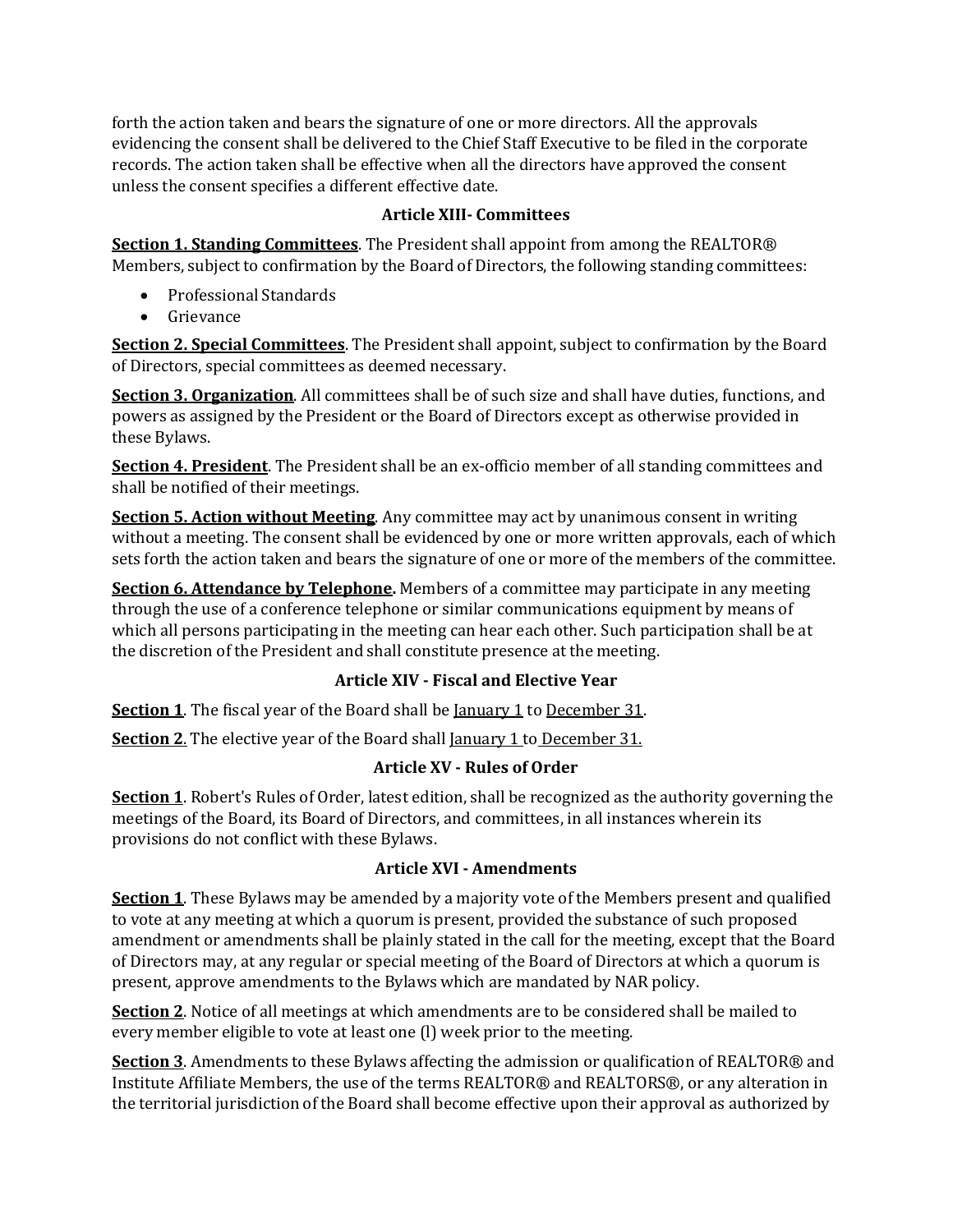<span id="page-17-0"></span>the Board of Directors of the NATIONAL ASSOCIATION OF REALTORS®.

#### **Article XVII - Dissolution**

**Section 1**. Upon the dissolution of this Board, the Board of Directors, after providing for the payment of all obligations, shall distribute any remaining assets to the North Carolina Association of REALTORS® or, within its discretion, to any other non-profit tax exempt organization.

#### **Article XVIII – Multiple Listing Service: Operated as a Separate Corporation Wholly-Owned by the Board**

<span id="page-17-1"></span>**Section 1. Authority**. The association of REALTORS® shall maintain for the use of its members a multiple listing service which shall be a lawful corporation of the state of North Carolina, all the stock of which shall be owned by the association of REALTORS®.

**Section 2. Purpose.** A multiple listing service is a means by which authorized participants make blanket unilateral offers of compensation to other participants (acting as subagents, buyer agents, or in other agency or non-agency capacities defined by law); by which cooperation among participants is enhanced; by which information is accumulated and disseminated to enable authorized participants to prepare appraisals, analyses, and other valuations of real property for bona fide clients and customers; by which participants engaging in real estate appraisal contribute to common databases; and is a facility for the orderly correlation and dissemination of listing information so participants may better serve their clients and the public. Entitlement to compensation is determined by the cooperating broker's performance as a procuring cause of the sale (or lease).

**Section 3. Governing Documents**. The board of directors shall cause any multiple listing service established by it pursuant to this article to conform its Corporate Charter, Constitution, Bylaws, rules, regulations, and policies, practices, and procedures at all times to the *Constitution*, *Bylaws*, rules, regulations, and policies of the NATIONAL ASSOCIATION OF REALTORS®.

**Section 4. Participation**. Any REALTOR® of this or any other association who is a principal, partner, corporate officer, or branch office manager acting on behalf of a principal, without further qualification, except as otherwise stipulated in these Bylaws, shall be eligible to participate in multiple listing upon agreeing in writing to conform to the rules and regulations thereof and to pay the costs incidental thereto. However, under no circumstances is any individual or firm, regardless of membership status, entitled to multiple listing service "membership" or "participation" unless they hold a current, valid real estate broker's license and offer or accept compensation to and from other participants or are licensed or certified by an appropriate state regulatory agency to engage in the appraisal of real property.

When there is more than one principal in a real estate firm, The Roanoke Valley Lake Gaston Board of REALTORS® will define the chief principal officer of the firm as the MLS "Participant." When there is more than one physical location of a firm such as a licensed branch office, the Board will recognize one Participant from each location to be designated by the chief principal officer of the firm. If each principal is defined as a "participant", then each shall have a separate vote on MLS matters. Brokers or salespersons other than principals are not considered "participants" in the service, but have access to and use of the service through the principal(s) with whom they are affiliated.

Use of information developed by or published by an association multiple listing service is strictly limited to the activities authorized under a participant's licensure(s) or certification and unauthorized uses are prohibited. Further, none of the foregoing is intended to convey